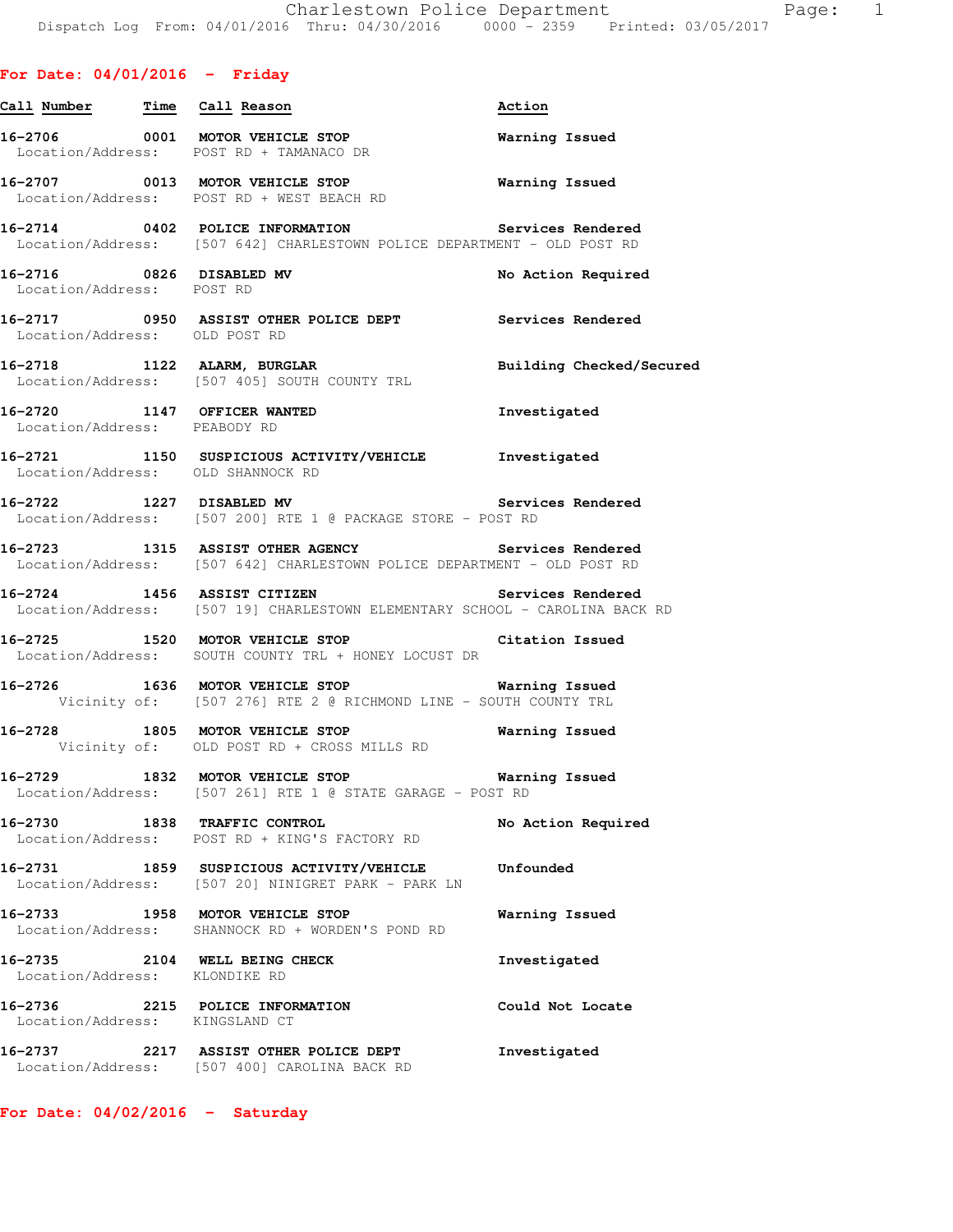**16-2738 0003 MOTOR VEHICLE STOP Warning Issued**  Location/Address: SOUTH COUNTY TRL **16-2744 0127 POLICE INFORMATION Services Rendered**  Location/Address: [507 642] CHARLESTOWN POLICE DEPARTMENT - OLD POST RD **16-2745 0149 MOTOR VEHICLE STOP Warning Issued**  Location/Address: POST RD + WILDFLOWER RD **16-2751 1052 TRANSPORT Transported to Hospital**  Location/Address: OLD POST RD **16-2752 1251 ALARM, BURGLAR Building Checked/Secured**  Location/Address: [507 46] WASHINGTON TRUST COMPANY - OLD POST RD **16-2753 1359 FOLLOW-UP INVESTIGATION Services Rendered**  Location/Address: KLONDIKE RD **16-2754 1410 ALARM, BURGLAR Building Checked/Secured**  Location/Address: CHARLES AVE **16-2755 1413 REGISTERED SEX OFFENDER Services Rendered**  Refer To Incident: 16-109-OF **16-2757 1554 TRAFFIC CONTROL No Action Required**  Location/Address: [507 260] RTE 1 @ GENERAL STANTON - POST RD **16-2758 1613 DISABLED MV Services Rendered**  Location/Address: [507 275] RTE 1 @ WESTERLY LINE - POST RD **16-2759 1707 MOTOR VEHICLE STOP Citation Issued**  Location/Address: [507 276] RTE 2 @ RICHMOND LINE - SOUTH COUNTY TRL **16-2760 1709 TRAFFIC CONTROL Services Rendered**  Location/Address: POST RD + KING'S FACTORY RD **16-2761 1813 OFFICER WANTED Services Rendered**  Location/Address: POST RD **16-2763 2033 DISABLED MV Investigated**  Location/Address: [507 260] RTE 1 @ GENERAL STANTON - POST RD

**16-2764 2257 SUSPICIOUS ACTIVITY/VEHICLE Investigated**  Location/Address: LAURI DR

#### **For Date: 04/03/2016 - Sunday**

Location/Address: SOUTH COUNTY TRL + LAURI DR

|                                                                    | 16-2775 0820 MOTOR VEHICLE STOP<br>Location/Address: POST RD + WEST BEACH RD                                          | Warning Issued           |
|--------------------------------------------------------------------|-----------------------------------------------------------------------------------------------------------------------|--------------------------|
| 16-2778 0919 ALARM, BURGLAR<br>Location/Address: OLD WEST BEACH RD |                                                                                                                       | Building Checked/Secured |
| Location/Address: SAND PLAIN RD                                    |                                                                                                                       | Removed Hazard           |
| 16-2780 1246 MOTOR VEHICLE STOP                                    | Location/Address: OLD POST RD + JOHNSON LN                                                                            | Warning Issued           |
| 16-2782 1354 MOTOR VEHICLE STOP                                    | Location: [507 261] RTE 1 @ STATE GARAGE                                                                              | Warning Issued           |
| Location/Address: POST RD + WARREN RD                              | 16-2783 1515 ROAD HAZARD/OBSTRUCTION Removed Hazard                                                                   |                          |
|                                                                    | 16-2784 1642 MOTOR VEHICLE STOP THE No Action Required<br>Location/Address: [507 275] RTE 1 @ WESTERLY LINE - POST RD |                          |
| 16-2785                                                            | 1653 TRAFFIC CONTROL                                                                                                  | No Action Required       |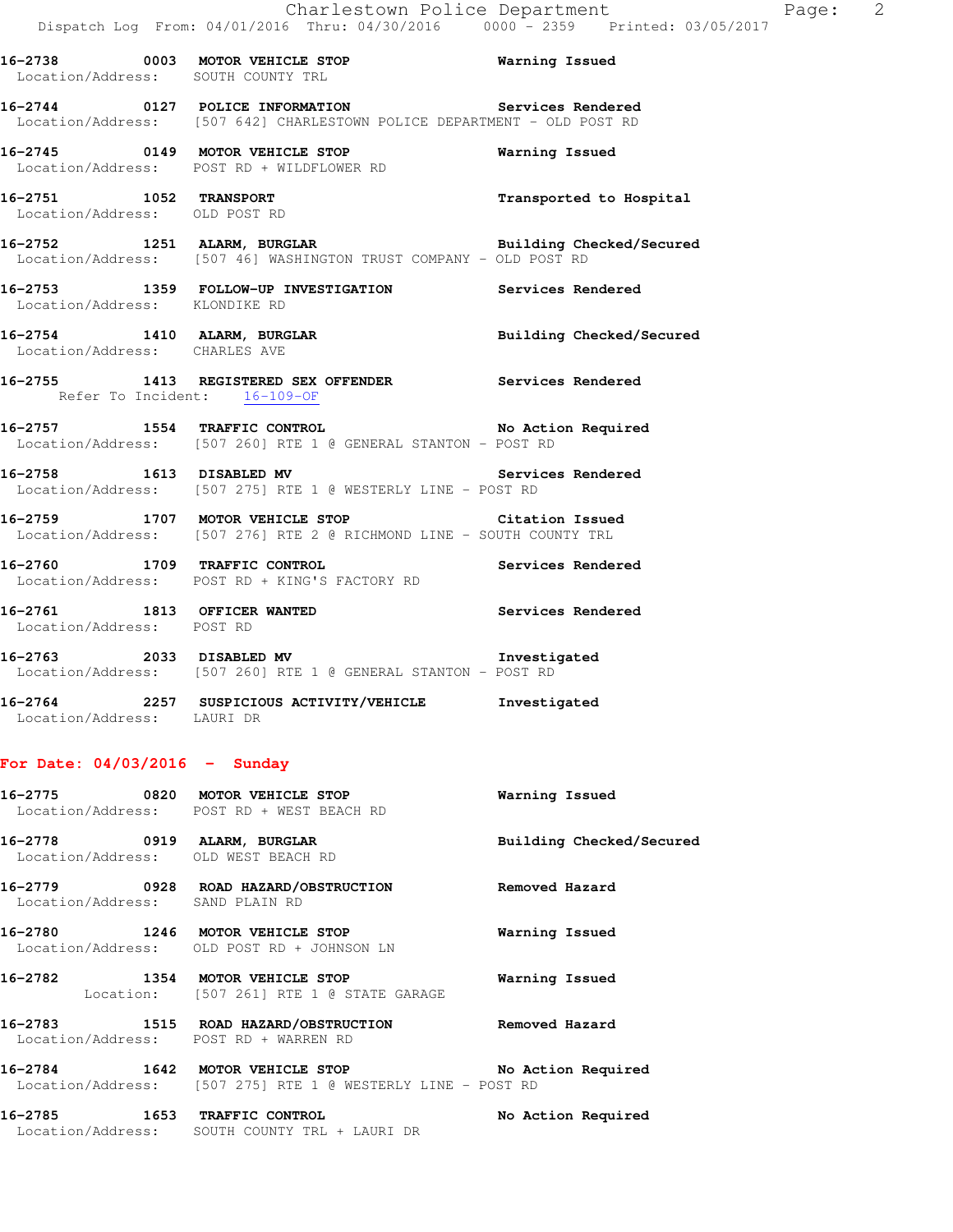**16-2787 1811 MOTOR VEHICLE STOP Warning Issued**  Location/Address: [507 311] RTE 1A @ GENERAL STANTON INN - OLD POST RD

**16-2788 1836 POLICE INFORMATION Report Taken**  Location/Address: SHANNOCK RD Refer To Incident: 16-110-OF

### **For Date: 04/04/2016 - Monday**

**16-2801 0320 MOTOR VEHICLE STOP Warning Issued**  Location/Address: [507 317] RTE 1A @ SOUTH KINGSTOWN LINE - OLD POST RD

**16-2804 0642 MOTOR VEHICLE STOP Warning Issued**  Location/Address: [507 317] RTE 1A @ SOUTH KINGSTOWN LINE - OLD POST RD

- **16-2810 0902 SUSPICIOUS ACTIVITY/VEHICLE No Action Required**  Location/Address: HILLTOP DR
- **16-2811 1030 DISABLED MV Services Rendered**  Location/Address: [507 289] RTE 112 @ MEADOWBROOK INN - CAROLINA BACK RD
- **16-2812 1031 MVA Minor Services Rendered**  Location/Address: KING'S FACTORY RD + SHUMANKANUC HILL RD
- **16-2813 1042 MVA Minor Report Taken**  Location/Address: POST RD + FALCONE LN Refer To Accident:  $16-34-AC$
- **16-2814 1338 ASSAULT Investigated**  Location/Address: OLD POST RD
- 16-2815 1511 DISABLED MV **No Action Required** Location/Address: CAROLINA BACK RD + ALTON CAROLINA RD
- **16-2816 1519 WELL BEING CHECK Services Rendered**  Location/Address: JACOB PERRY DR
- **16-2817 1530 ALARM, BURGLAR Building Checked/Secured**  Location/Address: [507 18] CHARLESTOWN CHAMBER OF COMMERCE - OLD POST RD

**16-2818 1540 POLICE INFORMATION Unfounded**  Location/Address: OLD POST RD

**16-2819 1944 SERVE WARRANT Could Not Locate**  Location/Address: GREENWOOD WAY

#### **For Date: 04/05/2016 - Tuesday**

**16-2831 0620 ROAD HAZARD/OBSTRUCTION Investigated**  Location/Address: SHUMANKANUC HILL RD

**16-2836 0818 TRAFFIC CONTROL Services Rendered**  Location/Address: [507 19] CHARLESTOWN ELEMENTARY SCHOOL - CAROLINA BACK RD

**16-2835 0819 FOLLOW-UP INVESTIGATION Investigated**  Location/Address: [507 642] CHARLESTOWN POLICE DEPARTMENT - OLD POST RD Refer To Incident: 16-112-OF

**16-2838 0951 WELL BEING CHECK Investigated**  Vicinity of: SOUTH COUNTY TRL

**16-2841 1122 ASSIST OTHER POLICE DEPT Investigated**  Location/Address: SHANNOCK RD

**16-2842 1124 MOTOR VEHICLE COMPLAINT Could Not Locate**  Location/Address: [507 267] RTE 1 @ HITCHING POST - POST RD

**16-2843 1157 LARCENY Investigated**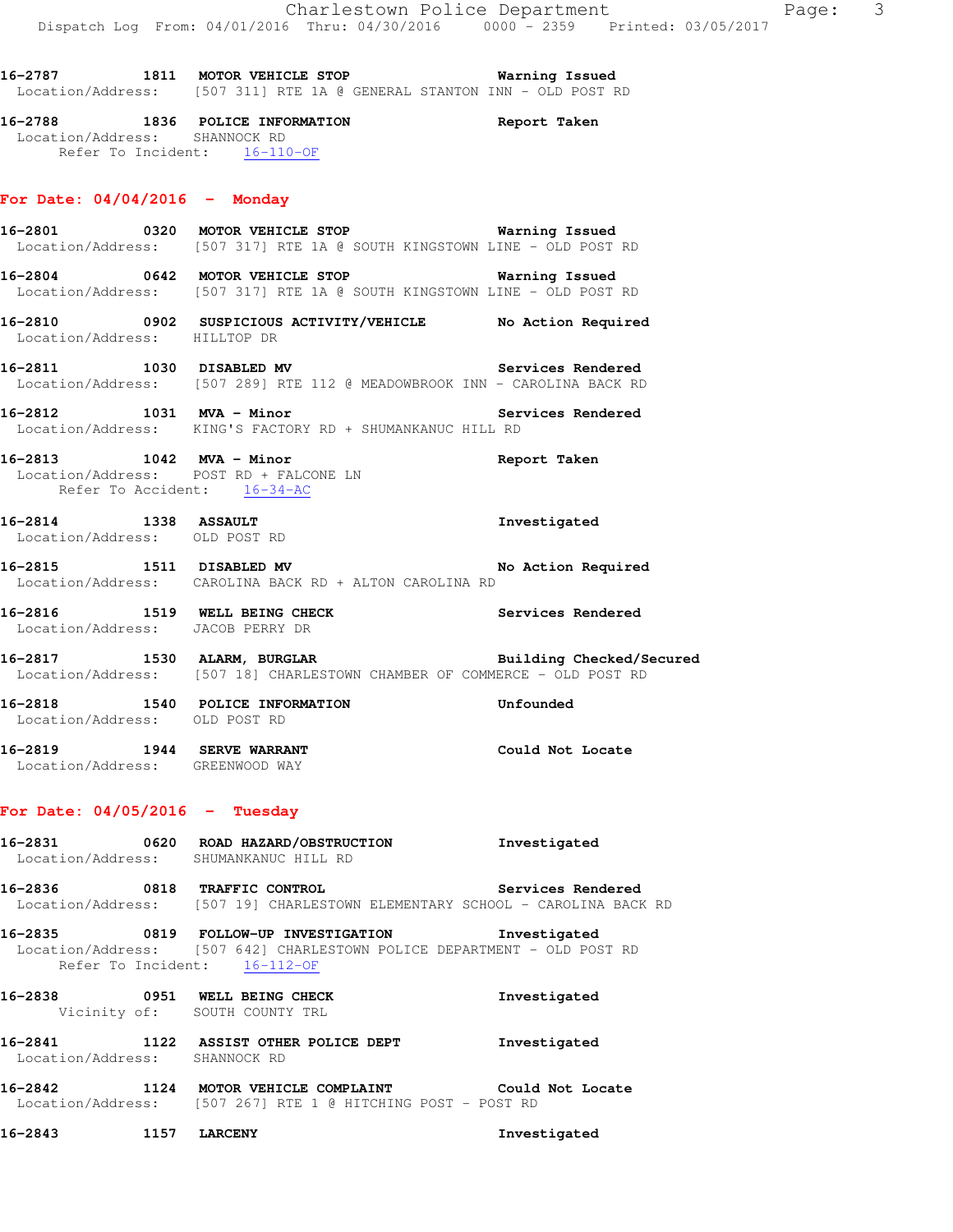|                                                                    | Dispatch Log From: 04/01/2016 Thru: 04/30/2016 0000 - 2359 Printed: 03/05/2017                                                                                                                                                                                                                                                       | Charlestown Police Department<br>Page: 4 |
|--------------------------------------------------------------------|--------------------------------------------------------------------------------------------------------------------------------------------------------------------------------------------------------------------------------------------------------------------------------------------------------------------------------------|------------------------------------------|
| Location/Address: CAROLINA BACK RD<br>Refer To Incident: 16-113-OF |                                                                                                                                                                                                                                                                                                                                      |                                          |
|                                                                    | 16-2845 1326 ROAD HAZARD/OBSTRUCTION Taken/Refered to Other A<br>Vicinity of: KING'S FACTORY RD + NOKA LN                                                                                                                                                                                                                            |                                          |
| 16-2846 1625 WARRANT ARREST<br>Location/Address: OLD POST RD       |                                                                                                                                                                                                                                                                                                                                      | <b>Could Not Locate</b>                  |
|                                                                    | 16-2847 1958 MOTOR VEHICLE STOP Warning Issued<br>Location/Address: [507 100] RTE 1 @ FIORES - POST RD                                                                                                                                                                                                                               |                                          |
|                                                                    | 16-2848 2003 MOTOR VEHICLE STOP Citation Issued<br>Location/Address: [507 45] RIPPY'S LIQUOR MART - SOUTH COUNTY TRL                                                                                                                                                                                                                 |                                          |
|                                                                    | 16-2855 2356 MOTOR VEHICLE STOP<br>Location/Address: POST RD + CROSS MILLS RD                                                                                                                                                                                                                                                        | Warning Issued                           |
| For Date: $04/06/2016$ - Wednesday                                 |                                                                                                                                                                                                                                                                                                                                      |                                          |
|                                                                    | 16-2865 0818 MOTOR VEHICLE STOP<br>Location/Address: POST RD + WEST BEACH RD                                                                                                                                                                                                                                                         | Warning Issued                           |
| Refer To Arrest: 16-39-AR                                          | 16-2866 6843 OFFICER WANTED 16-2866 (s) Made<br>Location/Address: [507 642] CHARLESTOWN POLICE DEPARTMENT - OLD POST RD<br>Arrest: BLOOMQUIST, DAVID L                                                                                                                                                                               |                                          |
|                                                                    | Address: 354 S PIER RD Apt. #301 NARRAGANSETT, RI<br>Age: 47<br>Charges: FELONY ASSAULT/ DANG. WEAPON OR SUBSTANCE                                                                                                                                                                                                                   |                                          |
| Location/Address: COLUMBIA HEIGHTS OVAL                            | 16-2868 1051 NOTIFICATION                                                                                                                                                                                                                                                                                                            | Services Rendered                        |
| Location/Address: SAND PLAIN RD                                    | 16-2869 1116 MOTOR VEHICLE COMPLAINT                                                                                                                                                                                                                                                                                                 | Investigated                             |
| Location/Address: TALL PINES DR                                    | 16-2873 1448 NOTIFICATION                                                                                                                                                                                                                                                                                                            | Services Rendered                        |
|                                                                    | 16-2874 1532 ANNOYING PHONE CALLS 1nvestigated<br>Location/Address: [507 642] CHARLESTOWN POLICE DEPARTMENT - OLD POST RD                                                                                                                                                                                                            |                                          |
|                                                                    | 16-2875 1631 SUSPICIOUS ACTIVITY/VEHICLE Services Rendered<br>Location/Address: [507 257] DUNNS CORNERS FIRE STATION (STATION TWO) - POST RD                                                                                                                                                                                         |                                          |
| 16-2876 1644 MOTOR VEHICLE STOP                                    | Location/Address: [507 100] RTE 1 @ FIORES - POST RD                                                                                                                                                                                                                                                                                 | Warning Issued                           |
| Age: 38                                                            | 16-2878 1727 MOTOR VEHICLE STOP <b>Arrest</b> (s) Made<br>Location/Address: [507 260] RTE 1 @ GENERAL STANTON - POST RD<br>Refer To Arrest: 16-40-AR<br>Arrest: THOMAS, DARYL W<br>Address: 6B KINGSLAND CT CHARLESTOWN, RI<br>Charges: BENCH WARRANT ISSUED FROM 3RD DISTRICT COURT<br>BENCH WARRANT ISSUED FROM 3RD DISTRICT COURT |                                          |
|                                                                    | 16-2880 1900 MOTOR VEHICLE STOP<br>Location/Address: POST RD + SCHOOLHOUSE POND RD                                                                                                                                                                                                                                                   | Warning Issued                           |
|                                                                    | 16-2882  2028  SUSPICIOUS ACTIVITY/VEHICLE Services Rendered<br>Location/Address: [507 254] GALAPAGOS COLLECTION - OLD POST RD                                                                                                                                                                                                       |                                          |
|                                                                    | 16-2883 2049 ASSIST OTHER POLICE DEPT Could Not Locate<br>Location/Address: [507 291] RTE 216 @ WESTERLY LINE - ROSS HILL RD                                                                                                                                                                                                         |                                          |
| 16-2885<br>Location/Address: JOSEPHINE DR                          | 2140 BURGLARY (B & E)                                                                                                                                                                                                                                                                                                                | Building Checked/Secured                 |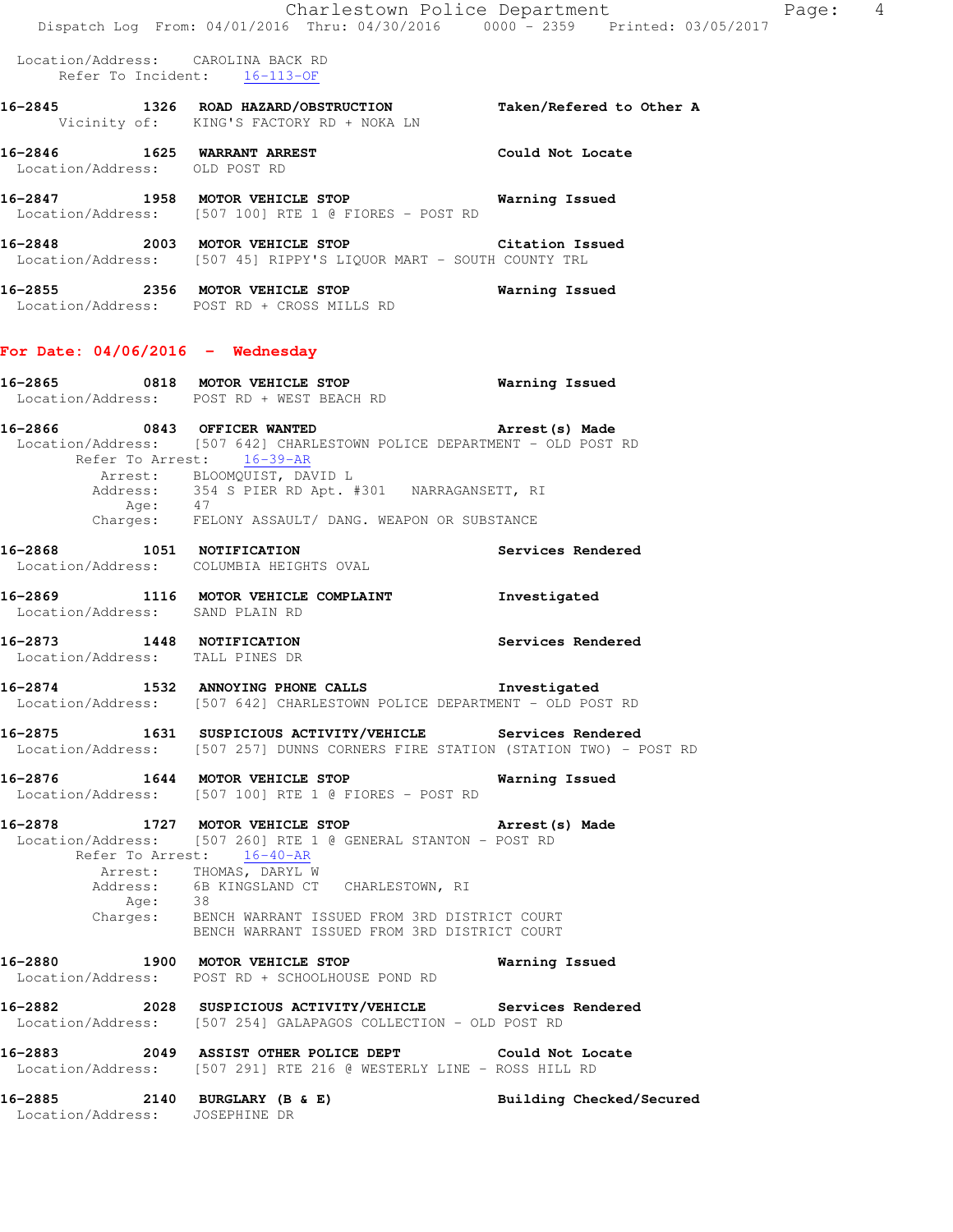### **For Date: 04/07/2016 - Thursday**

 Refer To Incident: 16-111-OF Refer To Incident: 16-114-OF

**16-2899 1301 ANIMAL COMPLAINT Services Rendered**  Location/Address: LAURI DR **16-2900 1328 SUSPICIOUS ACTIVITY/VEHICLE Investigated**  Location/Address: RICHARD TRAIL PARKING LOT - SOUTH COUNTY TRL + NARROW LN **16-2901 1634 MOTOR VEHICLE COMPLAINT Investigated**  Vicinity of: RIPPYS LIQUOR - SOUTH COUNTY TRL **16-2902 1704 MOTOR VEHICLE STOP Investigated**  Vicinity of: [507 261] RTE 1 @ STATE GARAGE - POST RD **16-2903 1854 MOTOR VEHICLE COMPLAINT Could Not Locate**  Vicinity of: POST RD + EAST BEACH RD **16-2904 2033 FIRE, OTHER Investigated**  Location/Address: [507 368] CHARLESTOWN RICHMOND FIRE DEPARTMENT - SOUTH COUNTY TRL **16-2905 2044 POLICE INFORMATION Arrest(s) Made**  Location/Address: GREENWOOD WAY Refer To Arrest: 16-41-AR Arrest: REGO, JOSEPH Address: 10 GREENWOOD WAY CHARLESTOWN, RI Age: 53 Charges: FRAUDULENT CHECKS- (UNDER \$1000) FRAUDULENT CHECKS- (UNDER \$1000) FRAUDULENT CHECKS- (UNDER \$1000) FRAUDULENT CHECKS- (UNDER \$1000) **16-2906 2125 SERVE SUMMONS Services Rendered**  Location/Address: SEA VIEW DR **16-2907 2206 POLICE INFORMATION Services Rendered**  Location/Address: OLD POST RD

#### **For Date: 04/08/2016 - Friday**

|                                          | 16-2918 0446 POLICE INFORMATION                                                                                           | Services Rendered        |
|------------------------------------------|---------------------------------------------------------------------------------------------------------------------------|--------------------------|
|                                          | Location/Address: [507 642] CHARLESTOWN POLICE DEPARTMENT - OLD POST RD                                                   |                          |
|                                          | Location/Address: POST RD + TAMANACO DR                                                                                   | No Action Required       |
|                                          | 16-2921 0822 TRAFFIC CONTROL<br>Location/Address: [507 19] CHARLESTOWN ELEMENTARY SCHOOL - CAROLINA BACK RD               | Services Rendered        |
| 16-2922                                  | 0856 TRANSPORT<br>Location/Address: [507 642] CHARLESTOWN POLICE DEPARTMENT - OLD POST RD                                 | Taken/Refered to Other A |
| $16 - 2924$                              | 0955 SUSPICIOUS ACTIVITY/VEHICLE<br>Location/Address: TOCKWOTTEN COVE RD                                                  | Investigated             |
| 16-2926                                  | 1055 MOTOR VEHICLE STOP <b>STOP</b> Citation Issued<br>Vicinity of: [507 303] RTE 1 @ SOUTH SHORE MENTAL HEALTH - POST RD |                          |
| 16-2930<br>Location/Address: SEA VIEW DR | 1319 SERVE SUMMONS                                                                                                        | Investigated             |
| 16-2932                                  | 1416 ASSIST OTHER POLICE DEPT                                                                                             | Taken/Refered to Other A |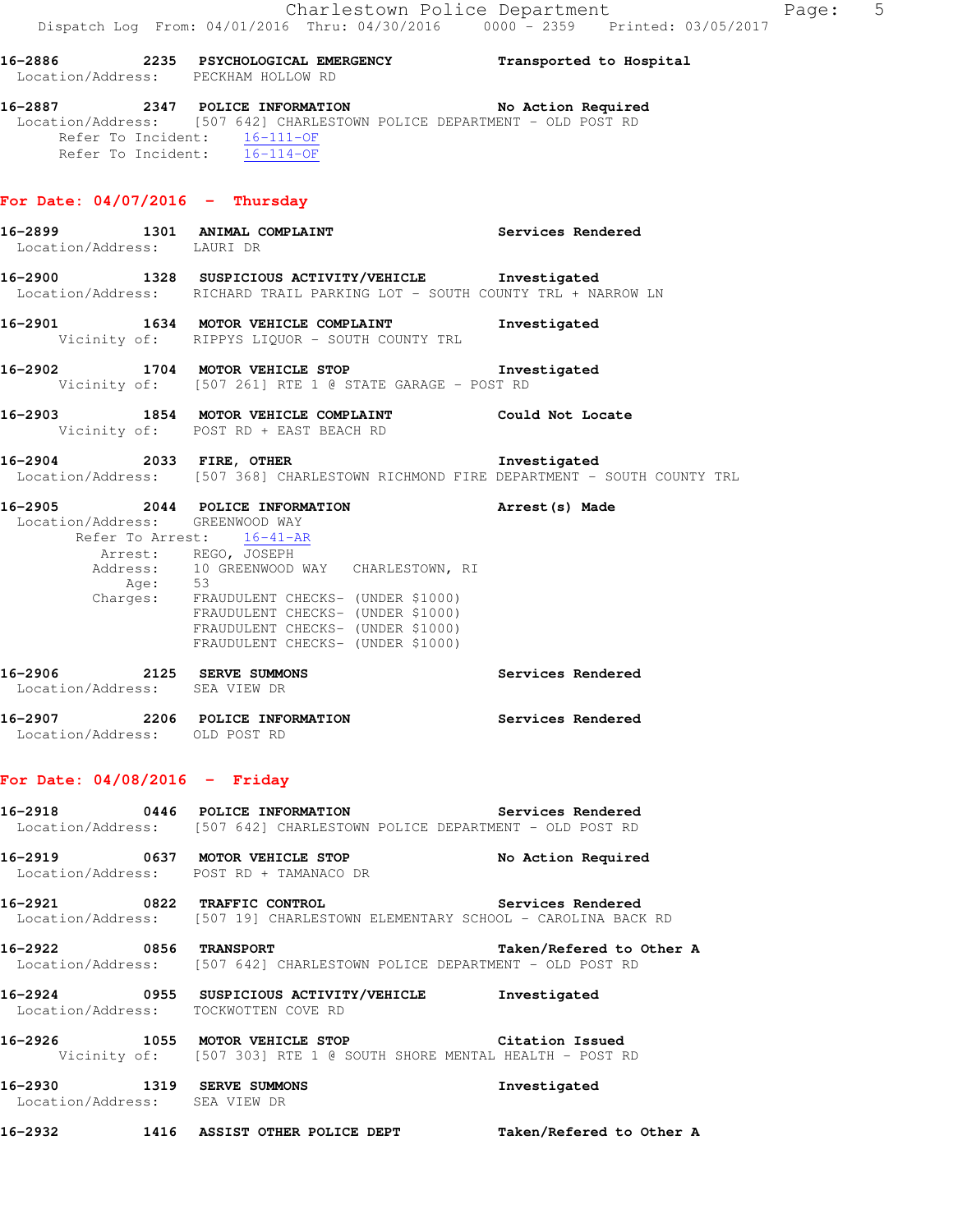|                                                       | Dispatch Log From: 04/01/2016 Thru: 04/30/2016 0000 - 2359 Printed: 03/05/2017                                                                                                                                                                                                                                                                  | Charlestown Police Department | Page: 6 |  |
|-------------------------------------------------------|-------------------------------------------------------------------------------------------------------------------------------------------------------------------------------------------------------------------------------------------------------------------------------------------------------------------------------------------------|-------------------------------|---------|--|
|                                                       | Location/Address: [507 222] SEAVIEW MOTOR COURT - OLD POST RD                                                                                                                                                                                                                                                                                   |                               |         |  |
| Location/Address: WORDEN'S POND RD                    | 16-2933 1507 SUSPICIOUS ACTIVITY/VEHICLE Could Not Locate                                                                                                                                                                                                                                                                                       |                               |         |  |
|                                                       | 16-2934 1512 MOTOR VEHICLE COMPLAINT Arrest (s) Made<br>Vicinity of: [507 260] RTE 1 @ GENERAL STANTON - POST RD<br>Refer To Arrest: 16-42-AR<br>Arrest: MATTLEY, OLIVIA T<br>Address: 56 THOMAS ST CHARLESTOWN, RI<br>Age: 25<br>Charges: DUI/DRUGS/ALCOHOL/2ND OFFENSE - B.A.C. UNKNOWN<br>Refusal to Submit to Chemical Test - 1st Violation |                               |         |  |
|                                                       | 16-2935 1535 MOTOR VEHICLE COMPLAINT Could Not Locate<br>Location/Address: [507 275] RTE 1 @ WESTERLY LINE - POST RD                                                                                                                                                                                                                            |                               |         |  |
| Refer To Summons: 16-43-AR                            | 16-2936 1544 LIQUOR LAW VIOLATION 1nvestigated<br>Location/Address: [507 45] RIPPY'S LIQUOR MART - SOUTH COUNTY TRL<br>Arrest Expunged                                                                                                                                                                                                          |                               |         |  |
| 16-2937 1653 TRANSPORT<br>Location/Address: THOMAS ST |                                                                                                                                                                                                                                                                                                                                                 | Transported to Hospital       |         |  |
|                                                       | 16-2938   1701   TOWN COUNCIL DOCKET DELIVERY   Services Rendered Location/Address:   NIANTIC HWY                                                                                                                                                                                                                                               |                               |         |  |
|                                                       | 16-2939 1747 MOTOR VEHICLE STOP 1nvestigated<br>Location/Address: [507 861] SOUTH COUNTY HABITAT FOR HUMANITY - SHANNOCK RD                                                                                                                                                                                                                     |                               |         |  |
|                                                       | 16-2940 1758 LIQUOR LAW VIOLATION Could Not Locate<br>Location/Address: [507 45] RIPPY'S LIQUOR MART - SOUTH COUNTY TRL                                                                                                                                                                                                                         |                               |         |  |
|                                                       | 16-2941 1831 MOTOR VEHICLE STOP 6 Warning Issued<br>Location/Address: [507 45] RIPPY'S LIQUOR MART - SOUTH COUNTY TRL                                                                                                                                                                                                                           |                               |         |  |
| Location/Address: OLD POST RD                         | 16-2942 2051 POLICE INFORMATION Confounded                                                                                                                                                                                                                                                                                                      |                               |         |  |
| For Date: $04/09/2016$ - Saturday                     |                                                                                                                                                                                                                                                                                                                                                 |                               |         |  |
| Location/Address: POST RD + PROSSER TRL               | 16-2951 0616 MOTOR VEHICLE STOP                                                                                                                                                                                                                                                                                                                 | Warning Issued                |         |  |
|                                                       | 16-2952 0625 MOTOR VEHICLE STOP<br>Location/Address: POST RD + PROSSER TRL                                                                                                                                                                                                                                                                      | Citation Issued               |         |  |
| Location/Address: POST RD + NARROW LN                 | 16-2954 1134 MOTOR VEHICLE STOP                                                                                                                                                                                                                                                                                                                 | Warning Issued                |         |  |
|                                                       | 16-2955 1306 MOTOR VEHICLE STOP 5 Warning Issued<br>Location/Address: [507 304] RTE 1A @ CHARLESTOWN PACKAGE STORE - OLD POST RD                                                                                                                                                                                                                |                               |         |  |
| Location/Address: OLD POST RD                         | 16-2956 1307 MOTOR VEHICLE STOP                                                                                                                                                                                                                                                                                                                 | Warning Issued                |         |  |
| Location/Address: GOOSEBERRY HILL                     | 16-2957 1429 ANNOYING PHONE CALLS                                                                                                                                                                                                                                                                                                               | Investigated                  |         |  |
|                                                       | 16-2958 1552 POLICE INFORMATION<br>Location/Address: SEA VIEW DR                                                                                                                                                                                                                                                                                | Services Rendered             |         |  |
| Location/Address: OLD POST RD                         | 16-2959 1602 POLICE INFORMATION                                                                                                                                                                                                                                                                                                                 | Services Rendered             |         |  |
|                                                       | 16-2960 1623 TRAFFIC CONTROL<br>Location/Address: POST RD + KING'S FACTORY RD                                                                                                                                                                                                                                                                   | Services Rendered             |         |  |
|                                                       | 16-2961 1715 MOTOR VEHICLE COMPLAINT                                                                                                                                                                                                                                                                                                            | Could Not Locate              |         |  |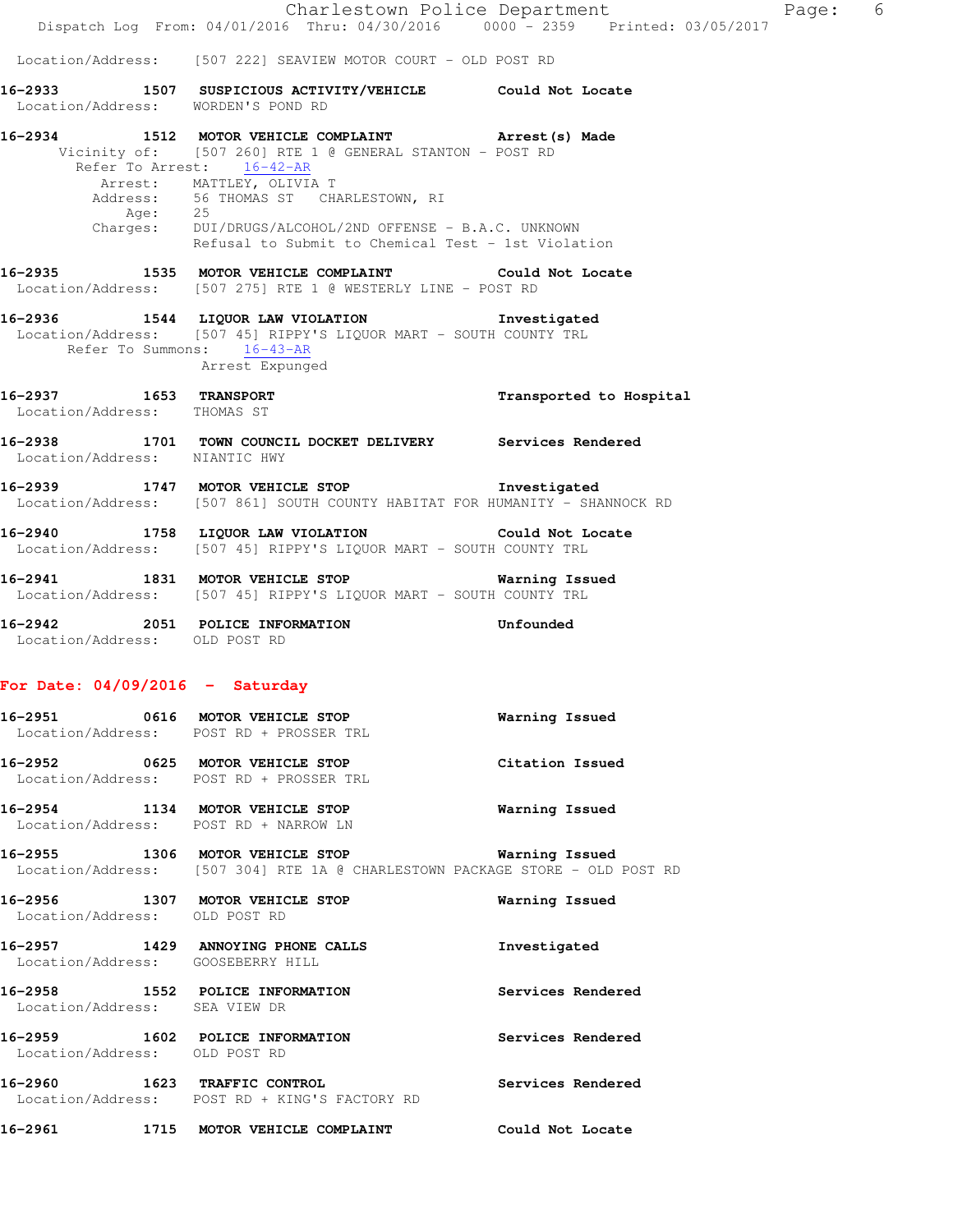|                                                              | Dispatch Log From: 04/01/2016 Thru: 04/30/2016 0000 - 2359 Printed: 03/05/2017                                                                                                                                                                                                            | Charlestown Police Department | Page: 7 |  |
|--------------------------------------------------------------|-------------------------------------------------------------------------------------------------------------------------------------------------------------------------------------------------------------------------------------------------------------------------------------------|-------------------------------|---------|--|
| Location/Address: TOCKWOTTEN COVE RD                         |                                                                                                                                                                                                                                                                                           |                               |         |  |
| Location/Address: MOHAWK TRL<br>Refer To Incident: 16-125-OF | 16-2962 1722 ANIMAL COMPLAINT                                                                                                                                                                                                                                                             | Investigated                  |         |  |
| Location/Address: ROSE CT                                    | 16-2963 1724 MOTOR VEHICLE COMPLAINT Could Not Locate                                                                                                                                                                                                                                     |                               |         |  |
| For Date: $04/10/2016$ - Sunday                              |                                                                                                                                                                                                                                                                                           |                               |         |  |
|                                                              | 16-2971 0013 MOTOR VEHICLE STOP 6 Warning Issued<br>Location/Address: CAROLINA BACK RD + ALTON CAROLINA RD                                                                                                                                                                                |                               |         |  |
| 16-2974 0038 LARCENY<br>Location/Address: WILLOW RD          | Refer To Incident: 16-115-OF                                                                                                                                                                                                                                                              | Investigated                  |         |  |
| Location/Address: DALTON ST                                  | 16-2977 0123 SUSPICIOUS ACTIVITY/VEHICLE False Alarm                                                                                                                                                                                                                                      |                               |         |  |
| Location/Address: POST RD + FALCONE LN                       | 16-2978 0139 MVA - W/Injury/Fluid/Hazard Investigated<br>Refer To Incident: $\frac{16-116-OF}{16-35-AC}$<br>Refer To Summons: $\overline{16-49-AR}$<br>Summons: SOUSA, CODY D<br>Address: 76 SOUTHERN AVE ESSEX, MA<br>Age: 28<br>Charges: DUI OF LIQUOR OR DRUGS-1ST OFFENSE .15/GREATER |                               |         |  |
|                                                              | 16-2979 0622 FOLLOW-UP INVESTIGATION<br>Location/Address: POST RD + FALCONE LN                                                                                                                                                                                                            | Investigated                  |         |  |
| Location/Address: SEA VIEW DR                                | 16-2980 0705 ALARM, BURGLAR                                                                                                                                                                                                                                                               | <b>False Alarm</b>            |         |  |
| 16-2982                                                      | 0917 MOTOR VEHICLE STOP 60 Warning Issued<br>Location/Address: [507 261] RTE 1 @ STATE GARAGE - POST RD                                                                                                                                                                                   |                               |         |  |
| 16-2985<br>Location/Address: TAMANACO DR                     | 1130 WELL BEING CHECK                                                                                                                                                                                                                                                                     | Investigated                  |         |  |
|                                                              | 16-2988 1507 CIVIL MATTER<br>Location/Address: ALTON CAROLINA RD                                                                                                                                                                                                                          | Services Rendered             |         |  |
|                                                              | 16-2989 1540 PSYCHOLOGICAL EMERGENCY Transported to Hospital<br>Location/Address: [507 372] SOUTH SHORE MENTAL HEALTH - OLD POST RD                                                                                                                                                       |                               |         |  |
|                                                              | 16-2992 1732 WELL BEING CHECK<br>Location/Address: ALTON CAROLINA RD                                                                                                                                                                                                                      | Services Rendered             |         |  |
|                                                              | 16-2993 1904 TRAFFIC CONTROL<br>Location/Address: POST RD + PROSSER TRL                                                                                                                                                                                                                   | <b>Services Rendered</b>      |         |  |
|                                                              | 16-2994 1906 TRAFFIC CONTROL No Action Required<br>Location/Address: CAROLINA BACK RD + ALTON CAROLINA RD                                                                                                                                                                                 |                               |         |  |
| For Date: $04/11/2016$ - Monday                              |                                                                                                                                                                                                                                                                                           |                               |         |  |
| 16-3002                                                      | 0614 MOTOR VEHICLE STOP 60 Warning Issued<br>Location/Address: SOUTH COUNTY TRL + MAPLE LAKE FARM RD                                                                                                                                                                                      |                               |         |  |
|                                                              | 16-3005 0843 ASSIST OTHER POLICE DEPT No Action Required<br>Location/Address: [507 642] CHARLESTOWN POLICE DEPARTMENT - OLD POST RD                                                                                                                                                       |                               |         |  |

**16-3007 0905 ROAD HAZARD/OBSTRUCTION Removed Hazard**  Location/Address: SAND PLAIN RD + SOUTH COUNTY TRL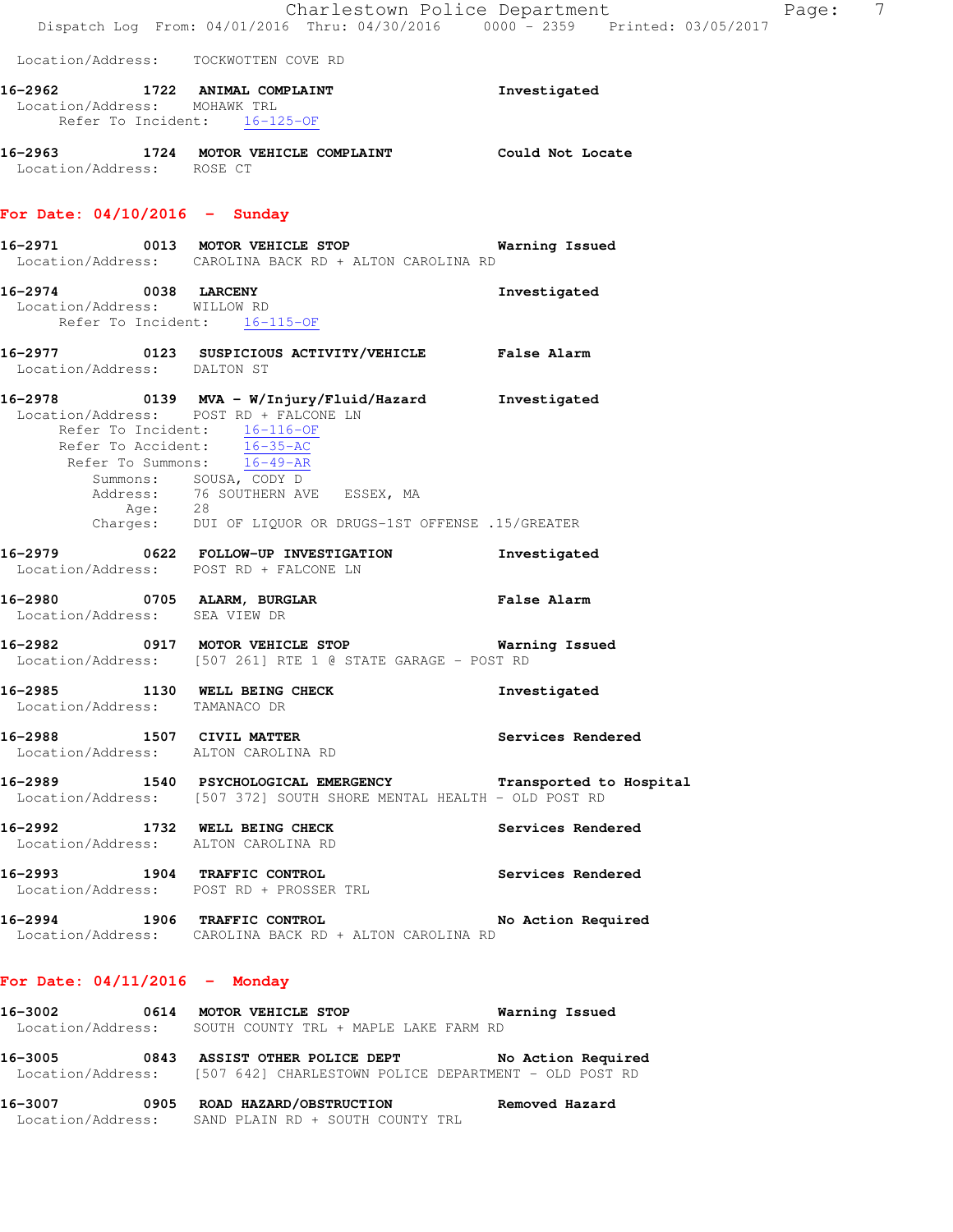|                                                          |         | 16-3008 1021 LARCENY<br>Location/Address: SALT MEADOW PT                                                                                                                                                                        | Investigated             |
|----------------------------------------------------------|---------|---------------------------------------------------------------------------------------------------------------------------------------------------------------------------------------------------------------------------------|--------------------------|
|                                                          |         | Refer To Incident: 16-117-OF                                                                                                                                                                                                    |                          |
| 16-3012 1125 ESCORT<br>Location/Address: BLACK POND RD   |         |                                                                                                                                                                                                                                 | Services Rendered        |
| Location/Address: DUHAMEL AVE                            |         | 16-3013 1231 POLICE INFORMATION                                                                                                                                                                                                 | Investigated             |
|                                                          |         | 16-3016 1424 OFFICER WANTED<br>Location/Address: SOUTH COUNTY TRL<br>Refer To Incident: 16-119-OF                                                                                                                               | Report Taken             |
|                                                          |         | 16-3017 1452 ASSIST CITIZEN<br>Location/Address: [507 20] NINIGRET PARK - PARK LN                                                                                                                                               | Services Rendered        |
|                                                          |         | 16-3019 1654 POLICE INFORMATION 5ervices Rendered<br>Location/Address: [507 257] DUNNS CORNERS FIRE STATION (STATION TWO) - POST RD                                                                                             |                          |
|                                                          |         | 16-3020 1707 ASSIST OTHER POLICE DEPT Services Rendered<br>Location/Address: [507 258] RTE 1 @ SOUTH KINGSTOWN LINE - POST RD                                                                                                   |                          |
|                                                          |         | 16-3021 1719 ASSIST OTHER POLICE DEPT Unfounded<br>Location/Address: [507 317] RTE 1A @ SOUTH KINGSTOWN LINE - OLD POST RD                                                                                                      |                          |
|                                                          |         | 16-3023 1751 ASSIST OTHER POLICE DEPT Could Not Locate<br>Location/Address: [507 222] SEAVIEW MOTOR COURT - OLD POST RD                                                                                                         |                          |
|                                                          |         | 16-3022 1753 ASSIST CITIZEN<br>Location/Address: SCAPA FLOW RD                                                                                                                                                                  | Services Rendered        |
|                                                          |         | 16-3025 1852 POLICE INFORMATION<br>Location/Address: COLUMBIA HEIGHTS OVAL                                                                                                                                                      | No Action Required       |
|                                                          |         | 16-3026 2006 DISABLED MV<br>Location/Address: COLUMBIA HEIGHTS RD                                                                                                                                                               | No Action Required       |
| 16-3027 2037 MVA - Minor<br>Location/Address: FOXTROT DR |         | Refer To Accident: 16-36-AC                                                                                                                                                                                                     | Report Taken             |
|                                                          |         | 16-3028 2056 SUSPICIOUS ACTIVITY/VEHICLE Services Rendered<br>Location/Address: [507 88] EAST WEST MARKET - POST RD                                                                                                             |                          |
| 16-3029                                                  |         | 2100 ALARM, BURGLAR<br>Location/Address: [507 611] FROSTY DREW NATURE CENTER - PARK LN                                                                                                                                          | Building Checked/Secured |
| 16-3030                                                  |         | 2309 OFFICER WANTED<br>Location/Address: SHUMANKANUC HILL RD                                                                                                                                                                    | Could Not Locate         |
| 16-3031                                                  |         | 2333 MOTOR VEHICLE STOP<br>Location/Address: POST RD + PROSSER TRL                                                                                                                                                              | Warning Issued           |
| 16-3032                                                  | Age: 51 | 2354 FOLLOW-UP INVESTIGATION Arrest (s) Made<br>Location/Address: [507 222] SEAVIEW MOTOR COURT - OLD POST RD<br>Refer To Arrest: 16-44-AR<br>Arrest: LEWIS, CHARLES RICK<br>Address: 3865 OLD POST RD Apt. #17 CHARLESTOWN, RI |                          |
|                                                          |         | Charges: WARRANT OF ARREST ON AFFIDAVIT                                                                                                                                                                                         |                          |

# **For Date: 04/12/2016 - Tuesday**

| 16–3043<br>0935   |      | ALARM, BURGLAR<br>Location/Address: [507 716] SECOND ST | Building Checked/Secured |
|-------------------|------|---------------------------------------------------------|--------------------------|
| 16–3044           | 1118 | ANIMAL COMPLAINT                                        | Services Rendered        |
| Location/Address: |      | CHARLESTOWN - BENHAM ST                                 |                          |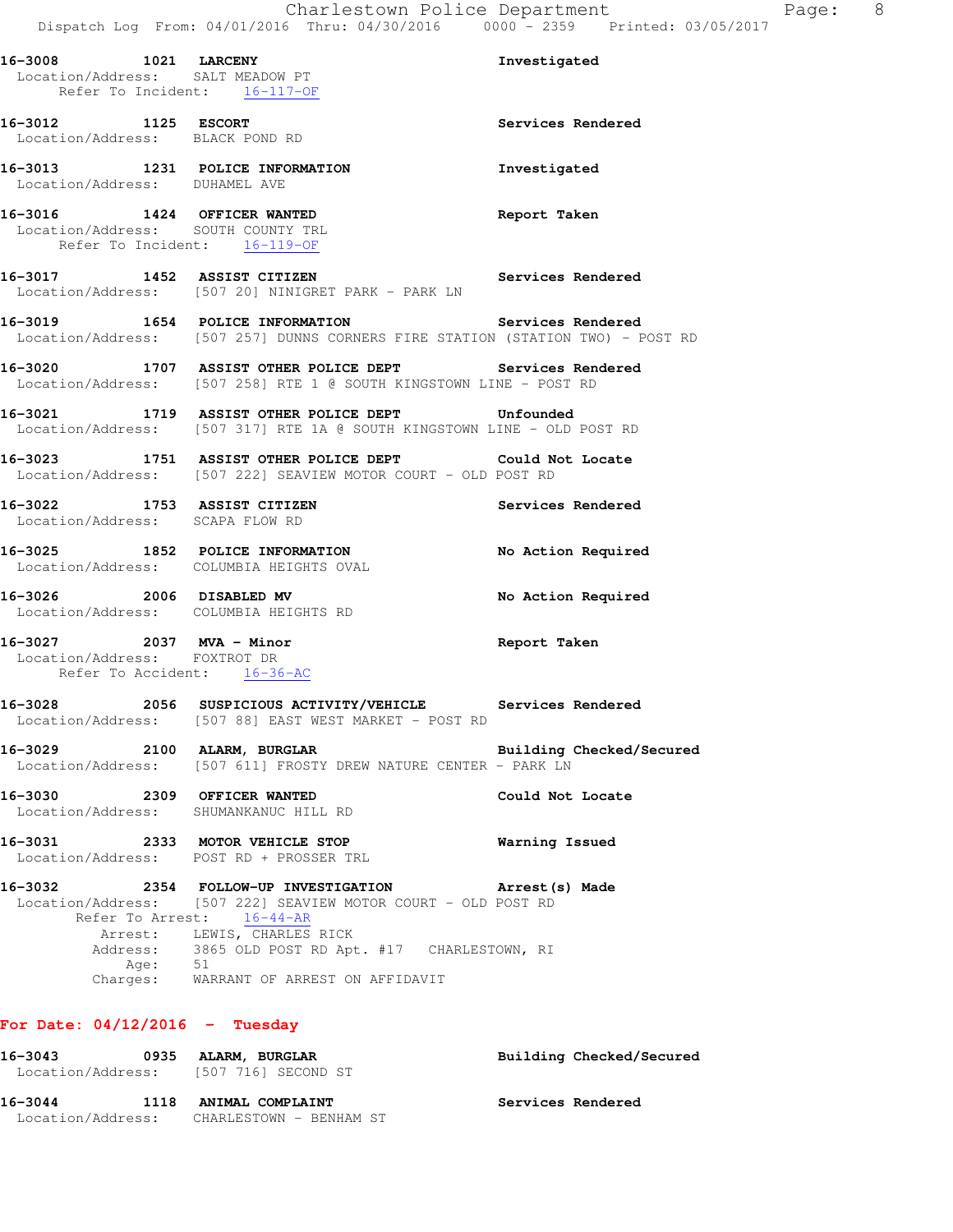| 16-3045 1159 ALARM, BURGLAR<br>Location/Address: HOWARD DR       |                                                                                                                                                                                                                 | Building Checked/Secured |
|------------------------------------------------------------------|-----------------------------------------------------------------------------------------------------------------------------------------------------------------------------------------------------------------|--------------------------|
| Location/Address: HILLTOP DR                                     | 16-3046 1208 ANIMAL COMPLAINT                                                                                                                                                                                   | Investigated             |
|                                                                  | 16-3047 1233 WELL BEING CHECK<br>Location/Address: ALTON CAROLINA RD                                                                                                                                            | No Action Required       |
| Refer To Accident: 16-37-AC                                      | 16-3048 1335 MVA - Minor<br>Location/Address: [507 266] RTE 1 @ WILLOWS - POST RD                                                                                                                               | Report Taken             |
|                                                                  | 16-3049 1343 LIQUOR LAW VIOLATION Services Rendered<br>Location/Address: [507 45] RIPPY'S LIQUOR MART - SOUTH COUNTY TRL                                                                                        |                          |
| Location/Address: FOXTROT DR                                     | 16-3051 1458 ASSIST OTHER POLICE DEPT Arrest (s) Made<br>Refer To Arrest: 16-45-AR<br>Arrest: ILARRAZA, JONATHAN<br>Address: 4 FOXTROT DR CHARLESTOWN, RI<br>Age: 23<br>Charges: WARRANT OF ARREST ON AFFIDAVIT |                          |
|                                                                  | 16-3052 1525 MOTOR VEHICLE STOP 6 Warning Issued<br>Location/Address: [507 36] CHARLESTOWN MINI-SUPER - OLD POST RD                                                                                             |                          |
|                                                                  | 16-3053 1527 ASSIST OTHER POLICE DEPT 1nvestigated<br>Location/Address: [507 275] RTE 1 @ WESTERLY LINE - POST RD                                                                                               |                          |
|                                                                  | 16-3054 1603 MOTOR VEHICLE STOP Citation Issued<br>Location/Address: [507 283] RTE 2 @ GIFT BARN - SOUTH COUNTY TRL                                                                                             |                          |
|                                                                  | 16-3056 1707 FOLLOW-UP INVESTIGATION Investigated<br>Location/Address: KING'S FACTORY RD                                                                                                                        |                          |
| Location/Address: PARADISE LN                                    | 16-3057 1715 SUSPICIOUS ACTIVITY/VEHICLE Services Rendered                                                                                                                                                      |                          |
|                                                                  | <br> 16-3058 1818 CIVIL MATTER Services Rendered<br>Location/Address: [507 642] CHARLESTOWN POLICE DEPARTMENT - OLD POST RD                                                                                     |                          |
|                                                                  | 16-3059 1841 ASSIST CITIZEN<br>Location/Address: POST RD + EAST BEACH RD                                                                                                                                        | Services Rendered        |
| 16-3060                                                          | 1845 TRAFFIC CONTROL<br>Location/Address: SOUTH COUNTY TRL + LAURI DR                                                                                                                                           | No Action Required       |
|                                                                  | 16-3061 1946 MOTOR VEHICLE STOP<br>Location/Address: [507 270] RTE 1 @ BURLINGAME - POST RD                                                                                                                     | <b>Warning Issued</b>    |
|                                                                  | 16-3063 2004 MOTOR VEHICLE STOP<br>Location/Address: NARROW LN + MATUNUCK SCHOOLHOUSE RD                                                                                                                        | Warning Issued           |
|                                                                  | 16-3064 2015 POLICE INFORMATION<br>Location/Address: [507 642] CHARLESTOWN POLICE DEPARTMENT - OLD POST RD                                                                                                      | Taken/Refered to Other A |
|                                                                  | 16-3065 2131 MOTOR VEHICLE COMPLAINT Unfounded<br>Location/Address: TOCKWOTTEN COVE RD                                                                                                                          |                          |
|                                                                  | 16-3066 2329 OFFICER WANTED<br>Location/Address: [507 642] CHARLESTOWN POLICE DEPARTMENT - OLD POST RD<br>Refer To Incident: 16-120-OF                                                                          | Investigated             |
| For Date: $04/13/2016$ - Wednesday                               |                                                                                                                                                                                                                 |                          |
| 16-3074 0826 ALARM, BURGLAR<br>Location/Address: SHADY HARBOR DR |                                                                                                                                                                                                                 | <b>False Alarm</b>       |

16-3077 0837 ALARM, FIRE **Investigated**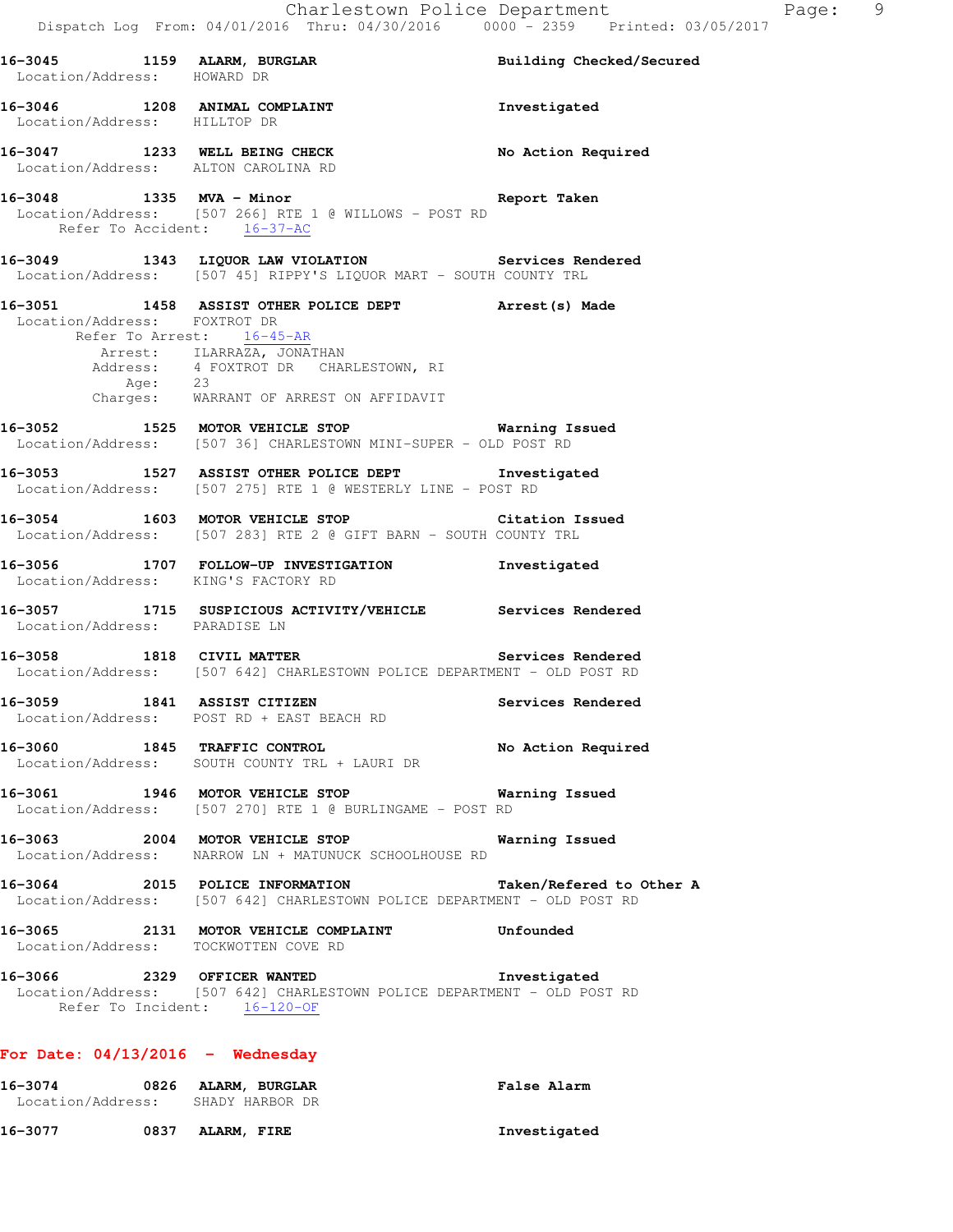|                                                                                              | Dispatch Log From: 04/01/2016 Thru: 04/30/2016 0000 - 2359 Printed: 03/05/2017                                                | Charlestown Police Department | Page: 10 |  |
|----------------------------------------------------------------------------------------------|-------------------------------------------------------------------------------------------------------------------------------|-------------------------------|----------|--|
|                                                                                              | Location/Address: [507 529] NARRAGANSETT INDIAN TRIBE LONGHOUSE - SOUTH COUNTY TRL                                            |                               |          |  |
|                                                                                              | 16-3079 0850 ANIMAL COMPLAINT<br>Vicinity of: [507 406] OLD COACH RD                                                          | Taken/Refered to Other A      |          |  |
| Location/Address: RIVERVIEW DR                                                               | 16-3080 0857 ASSIST OTHER TOWN DEPT Services Rendered                                                                         |                               |          |  |
| 16-3081 0951 ALARM, BURGLAR<br>Location/Address: OLD POST RD                                 |                                                                                                                               | Building Checked/Secured      |          |  |
| Location/Address: KLONDIKE RD                                                                | 16-3082 0955 ASSIST CITIZEN                                                                                                   | Services Rendered             |          |  |
|                                                                                              | 16-3084 1109 POLICE INFORMATION Services Rendered<br>Location/Address: [507 642] CHARLESTOWN POLICE DEPARTMENT - RAILROAD AVE |                               |          |  |
| Location/Address: NORTH CASTLE WAY<br>Refer To Incident: 16-121-OF                           | 16-3085 1227 LOST/STOLEN LICENSE PLATES Report Taken                                                                          |                               |          |  |
| Location/Address: SAND PLAIN RD                                                              | 16-3086 1337 POLICE INFORMATION 1nvestigated                                                                                  |                               |          |  |
|                                                                                              | 16-3089 1504 MOTOR VEHICLE COMPLAINT Could Not Locate<br>Location/Address: [507 604] BESTWAY GAS STATION - POST RD            |                               |          |  |
| Location/Address: BISCUIT CITY RD<br>Refer To Incident: 16-122-OF                            | 16-3090 1516 ANNOYING PHONE CALLS 16-3090 Report Taken                                                                        |                               |          |  |
| Location/Address: ALTON CAROLINA RD                                                          | 16-3091 1538 OFFICER WANTED                                                                                                   | Investigated                  |          |  |
|                                                                                              | 16-3092 1633 TRAFFIC CONTROL Services Rendered<br>Location/Address: SOUTH COUNTY TRL + CAROLINA BACK RD                       |                               |          |  |
| 16-3093 1640 ESCORT<br>Location/Address: ALTON CAROLINA RD                                   |                                                                                                                               | Services Rendered             |          |  |
| Location/Address: SEA VIEW DR                                                                | 16-3095 1837 POLICE INFORMATION                                                                                               | Could Not Locate              |          |  |
| Refer To Incident: 16-123-OF                                                                 | 16-3096 1918 COMPLAINT 1918 2010 1918 1919<br>Location/Address: [507 642] CHARLESTOWN POLICE DEPARTMENT - AUBURN DR           |                               |          |  |
| Location/Address: SOUTH COUNTY TRL                                                           | 16-3097 1930 SUSPICIOUS ACTIVITY/VEHICLE Investigated                                                                         |                               |          |  |
|                                                                                              | 16-3098 1933 OFFICER WANTED 16-3098 Investigated<br>Location/Address: [507 876] RICAN - ALTON CAROLINA RD                     |                               |          |  |
|                                                                                              | 16-3100 2226 MOTOR VEHICLE STOP 6 Warning Issued<br>Location/Address: [507 261] RTE 1 @ STATE GARAGE - POST RD                |                               |          |  |
| For Date: $04/14/2016$ - Thursday                                                            |                                                                                                                               |                               |          |  |
|                                                                                              | 16-3106 0547 TRAFFIC CONTROL Services Rendered<br>Location/Address: KING'S FACTORY RD + SHUMANKANUC HILL RD                   |                               |          |  |
|                                                                                              | 16-3108 0613 MOTOR VEHICLE STOP 60 Warning Issued<br>Location/Address: SOUTH COUNTY TRL + CAROLINA BACK RD                    |                               |          |  |
| 16-3110 0811 LARCENY<br>Location/Address: GENERAL STANTON LN<br>Refer To Incident: 16-124-OF |                                                                                                                               | Report Taken                  |          |  |

**16-3113 0938 ROAD HAZARD/OBSTRUCTION Removed Hazard**  Location/Address: PROSSER TRL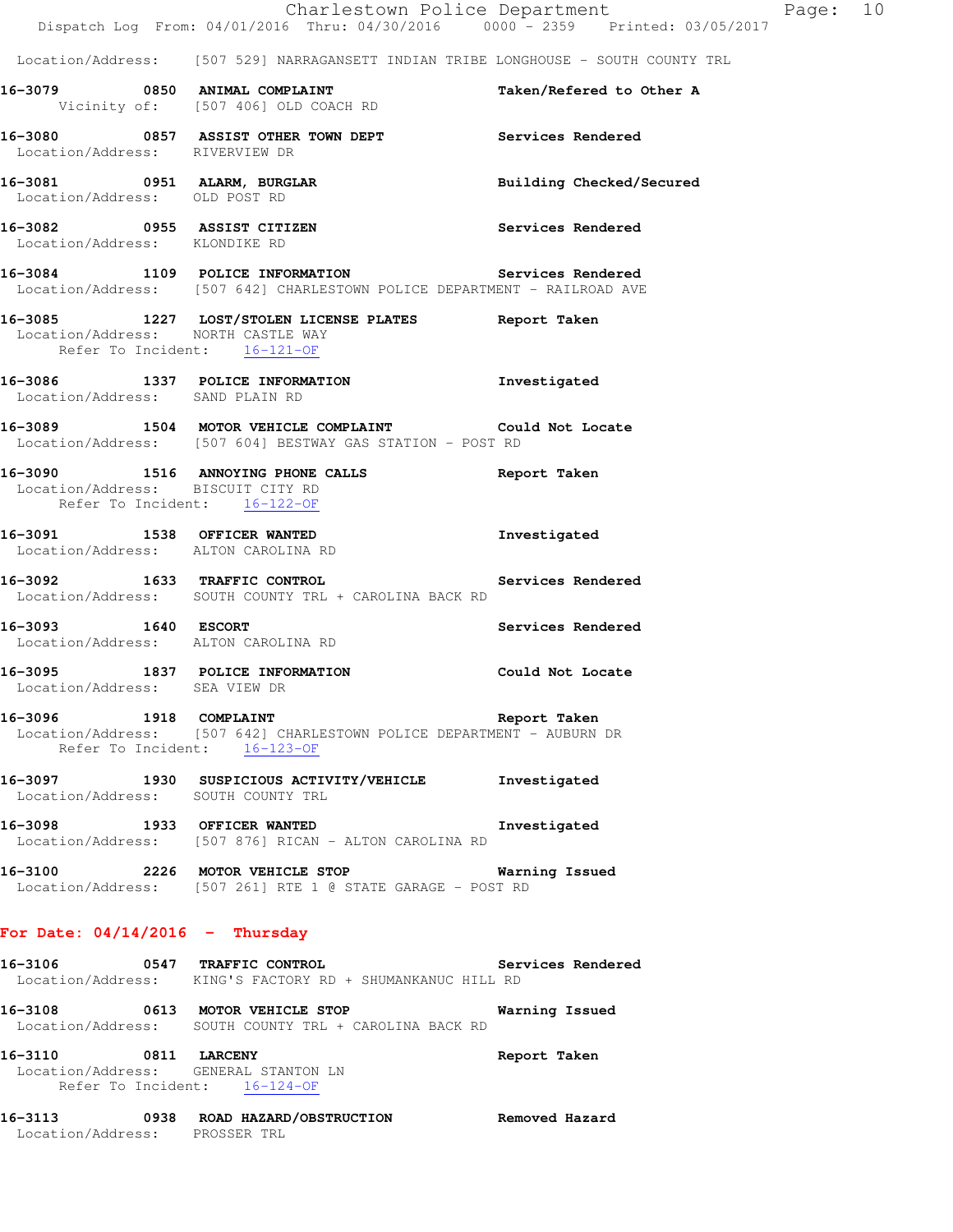|                                  | 16-3114 0952 MOTOR VEHICLE STOP<br>Location/Address: FORT NECK - OLD POST RD                                                                                 | Warning Issued     |
|----------------------------------|--------------------------------------------------------------------------------------------------------------------------------------------------------------|--------------------|
|                                  | 16-3119 1403 POLICE INFORMATION 5ervices Rendered<br>Location/Address: [507 642] CHARLESTOWN POLICE DEPARTMENT - OLD POST RD<br>Refer To Incident: 16-126-OF |                    |
|                                  | 16-3120 1512 ANIMAL COMPLAINT<br>Location/Address: [507 661] BARBARA C. BROOKS - GEORGE ST                                                                   | Services Rendered  |
|                                  | 16-3121 1550 MOTOR VEHICLE STOP Warning Issued<br>Location/Address: POST RD + SOUTH COUNTY TRL                                                               |                    |
| Location/Address: AUBURN DR      | 16-3122 1605 FOLLOW-UP INVESTIGATION 1nvestigated                                                                                                            |                    |
|                                  | 16-3124 1615 ANIMAL COMPLAINT<br>Location/Address: CHARLESTOWN - NARRAGANSETT TRL                                                                            | Services Rendered  |
|                                  | 16-3123 1623 TRAFFIC CONTROL<br>Location/Address: POST RD + PROSSER TRL                                                                                      | Services Rendered  |
|                                  | 16-3125 1632 ANIMAL COMPLAINT Services Rendered Location/Address: [507 881] CHARLESTOWN ANIMAL SHELTER - SAND HILL RD                                        |                    |
|                                  | 16-3126 1650 MOTOR VEHICLE STOP Citation Issued<br>Location/Address: [507 410] DUNKIN DONUTS - OLD POST RD                                                   |                    |
|                                  | 16-3127 1659 ANIMAL COMPLAINT 1nvestigated<br>Location/Address: [507 661] BARBARA C. BROOKS - GEORGE ST                                                      |                    |
|                                  | 16-3128 1720 MOTOR VEHICLE STOP <b>WARE Marning Issued</b><br>Location/Address: POST RD + TAMANACO DR                                                        |                    |
| 16-3129 1726 COMPLAINT           | Location/Address: [507 410] DUNKIN DONUTS - OLD POST RD                                                                                                      | No Action Required |
|                                  | 16-3130 1821 TRAFFIC CONTROL<br>Location/Address: SOUTH COUNTY TRL + LAURI DR                                                                                | No Action Required |
|                                  | 16-3131 1851 MOTOR VEHICLE STOP<br>Location/Address: POST RD + SCHOOLHOUSE POND RD                                                                           | Citation Issued    |
|                                  | 16-3133 1907 POLICE INFORMATION Services Rendered<br>Location/Address: [507 642] CHARLESTOWN POLICE DEPARTMENT - OLD POST RD                                 |                    |
|                                  | 16-3135 2057 MOTOR VEHICLE STOP 6 Warning Issued<br>Location/Address: [507 36] CHARLESTOWN MINI-SUPER - OLD POST RD                                          |                    |
|                                  | 16-3136 2118 MOTOR VEHICLE STOP Warni<br>Vicinity of: [507 356] MCGREWS BOATS INC - OLD POST RD                                                              | Warning Issued     |
|                                  | 16-3137 2146 MOTOR VEHICLE STOP<br>Vicinity of: CAROLINA BACK RD                                                                                             | No Action Required |
| Location/Address: STILL WATER RD | 16-3138 2220 WELL BEING CHECK<br>Refer To Incident: 16-127-OF                                                                                                | Investigated       |
|                                  | 16-3139 2302 SUSPICIOUS ACTIVITY/VEHICLE Investigated<br>Location/Address: ALTON CAROLINA RD<br>Refer To Incident: 16-128-OF                                 |                    |
|                                  | 16-3140 2355 MOTOR VEHICLE STOP<br>Location/Address: POST RD + TAMANACO DR                                                                                   | Citation Issued    |

## **For Date: 04/15/2016 - Friday**

**16-3142 0233 POLICE INFORMATION Services Rendered**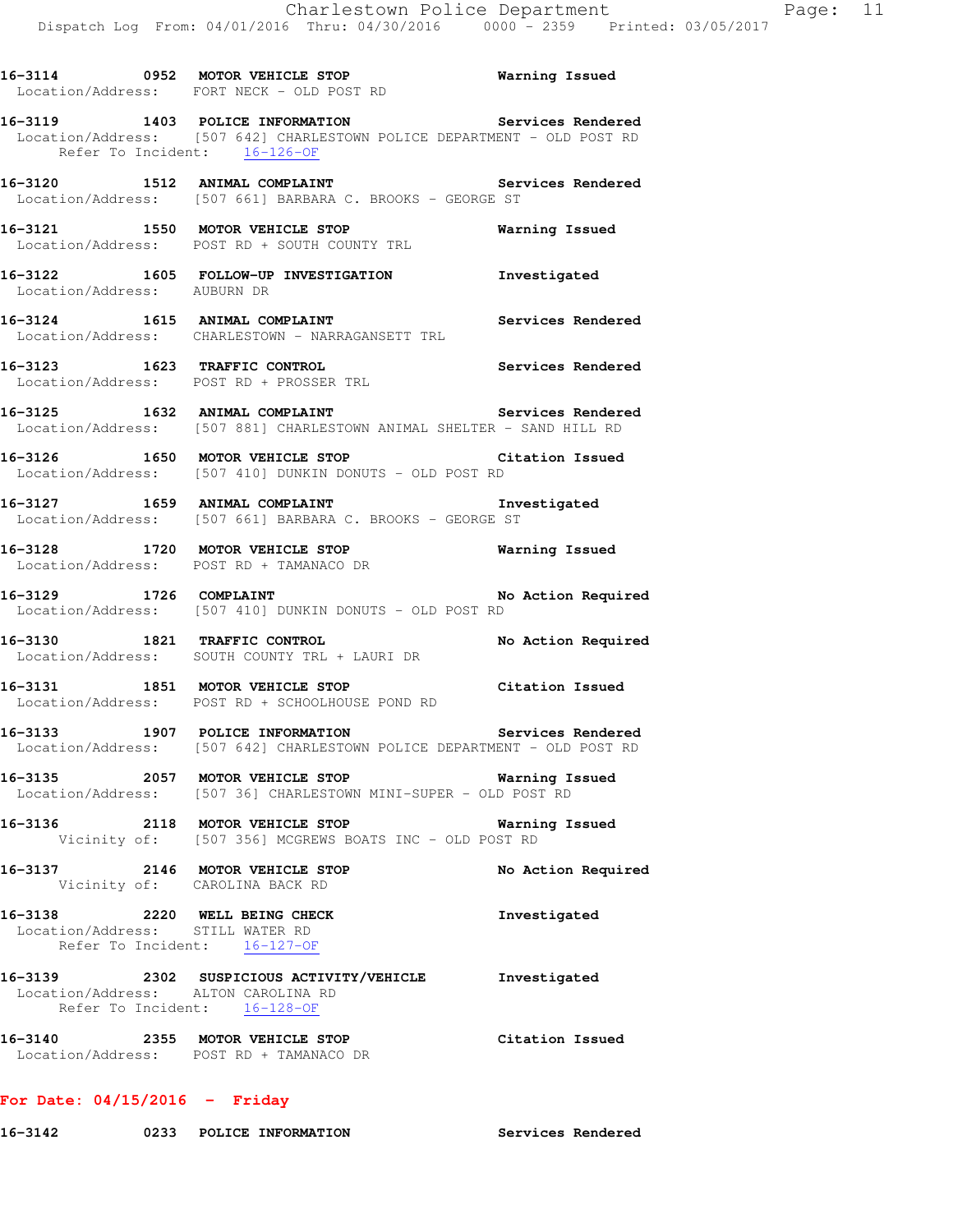Location/Address: [507 642] CHARLESTOWN POLICE DEPARTMENT - OLD POST RD

**16-3143 0338 DISTURBANCE/Music/Noise Investigated**  Location/Address: EDGEWARE ST

**16-3146 0458 MVA - Minor Investigated**  Location/Address: [507 329] POST RD + BURLINGAME STATE PARK RD Refer To Incident: 16-129-OF

Refer To Accident: 16-38-AC **16-3147 0701 LARCENY No Action Required**  Location/Address: MOHAWK TRL **16-3148 0759 POLICE INFORMATION No Action Required**  Location/Address: OLD COACH RD **16-3149 0851 MOTOR VEHICLE STOP Warning Issued**  Location/Address: POST RD + BEND RD **16-3152 1002 FOLLOW-UP INVESTIGATION Investigated**  Location/Address: GENERAL STANTON LN **16-3154 1048 ROAD HAZARD/OBSTRUCTION Could Not Locate**  Location/Address: POST RD + BEND RD **16-3155 1144 MOTOR VEHICLE STOP Warning Issued**  Location/Address: POST RD + GENERAL STANTON LN

**16-3156 1148 SUSPICIOUS ACTIVITY/VEHICLE Investigated**  Location/Address: ALTON CAROLINA RD

**16-3157 1353 FOLLOW-UP INVESTIGATION Investigated**  Location/Address: ALTON CAROLINA RD Refer To Incident: 16-128-OF

**16-3160 2010 MOTOR VEHICLE STOP Warning Issued**  Location/Address: POST RD + FALCONE LN

**16-3161 2050 MVA - Minor Report Taken**  Location/Address: CAROLINA BACK RD + SOUTH COUNTY TRL Refer To Accident: 16-39-AC

## **For Date: 04/16/2016 - Saturday**

|                                                             | 16-3165 0027 MOTOR VEHICLE STOP<br>Location/Address: SOUTH COUNTY TRL + NARROW LN                                                   | Warning Issued |
|-------------------------------------------------------------|-------------------------------------------------------------------------------------------------------------------------------------|----------------|
| 16-3167 0113 MVA - Minor                                    | Location/Address: WORDEN'S POND RD + BISCUIT CITY RD<br>Refer To Accident: 16-40-AC                                                 | Investigated   |
|                                                             | 16-3168  0144 SUSPICIOUS ACTIVITY/VEHICLE Unfounded<br>Location/Address: POST RD + NARROW LN                                        |                |
|                                                             | 16-3172 0604 MOTOR VEHICLE STOP 600 Warning Issued<br>Location/Address: [507 864] STATE OF RHODE ISLAND DOT GARAGE - CROSS MILLS RD |                |
|                                                             | Location/Address: [507 261] RTE 1 @ STATE GARAGE - POST RD                                                                          | Warning Issued |
|                                                             | 16-3174 0944 MOTOR VEHICLE STOP<br>Location/Address: [507 259] RTE 1 @ CASTLEROCK - POST RD                                         | Warning Issued |
| Location/Address: ALTON CAROLINA RD                         | 16-3176 1208 FOLLOW-UP INVESTIGATION                                                                                                | Investigated   |
| 16-3177 1336 CIVIL MATTER<br>Location/Address: ROSS HILL RD |                                                                                                                                     | Investigated   |

**16-3179 1606 MVA - Minor Investigated**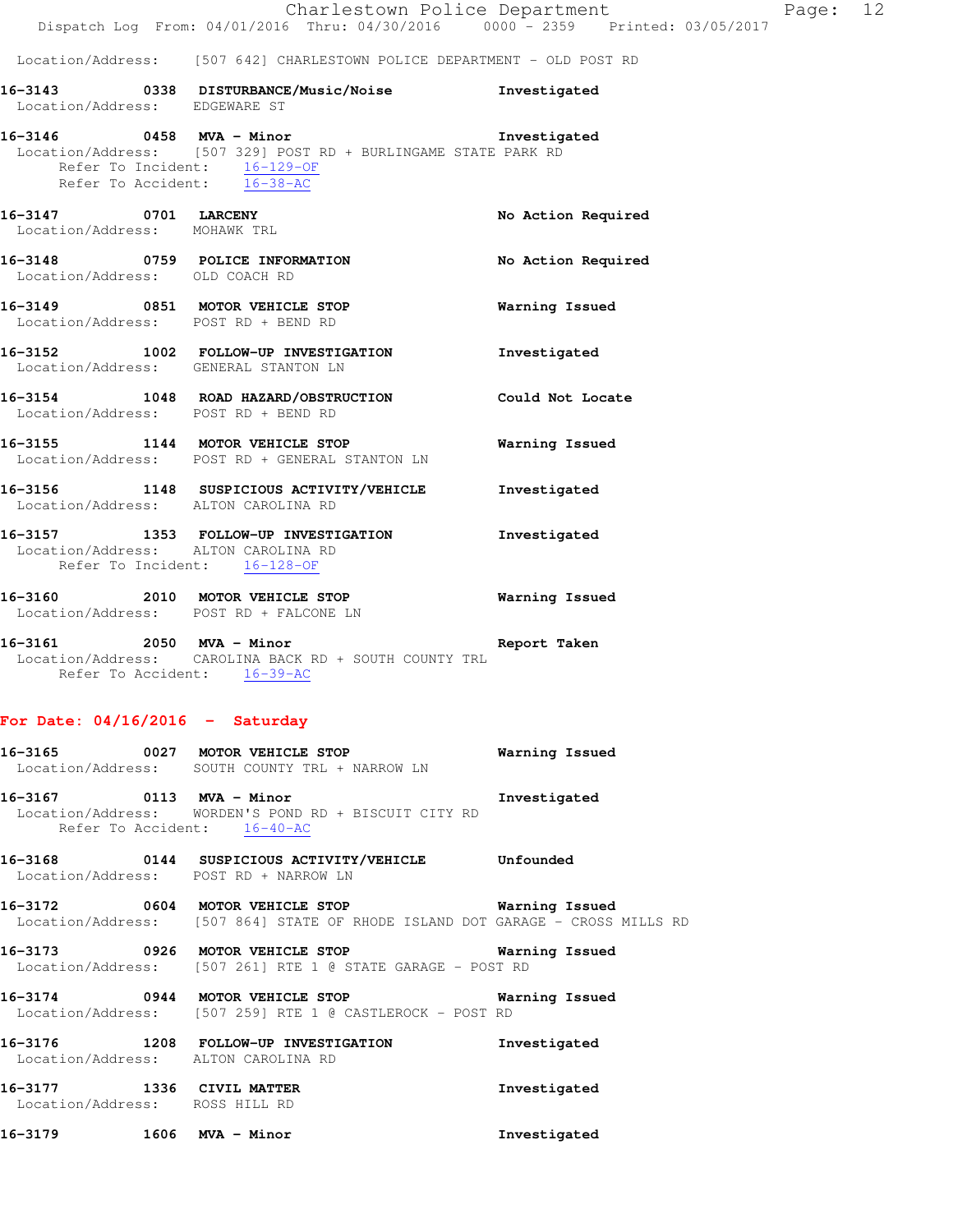Location/Address: [507 653] THE COVE RESTURANT - OLD POST RD

- **16-3180 1613 MOTOR VEHICLE STOP Warning Issued**  Location/Address: [507 258] RTE 1 @ SOUTH KINGSTOWN LINE - POST RD
- **16-3181 1634 MOTOR VEHICLE COMPLAINT Unfounded**  Location/Address: [507 258] RTE 1 @ SOUTH KINGSTOWN LINE - POST RD
- 
- **16-3182 1635 MOTOR VEHICLE STOP Warning Issued**  Location/Address: [507 261] RTE 1 @ STATE GARAGE - POST RD
- **16-3183 1839 TRANSPORT Services Rendered**  Location/Address: [507 357] K&S PIZZA - CAROLINA BACK RD

## **For Date: 04/17/2016 - Sunday**

- **16-3186 0027 MOTOR VEHICLE STOP Warning Issued**  Location/Address: [507 261] RTE 1 @ STATE GARAGE - POST RD
- **16-3188 0044 MOTOR VEHICLE STOP Warning Issued**  Location/Address: [507 261] RTE 1 @ STATE GARAGE - POST RD
- **16-3194 0715 DISTURBANCE/Music/Noise Investigated**  Location/Address: ALTON CAROLINA RD
- **16-3196 0855 NOTIFICATION Services Rendered**  Location/Address: [507 693] OLD POST RD
- **16-3201 1259 MOTOR VEHICLE STOP Citation Issued**  Location/Address: OLD POST RD
- **16-3203 1321 TRANSPORT Services Rendered**  Location/Address: [507 19] CHARLESTOWN ELEMENTARY SCHOOL - CAROLINA BACK RD
- **16-3204 1325 ALARM, BURGLAR Building Checked/Secured**  Location/Address: SAND PLAIN RD
- **16-3205 1330 ASSIST CITIZEN Services Rendered**  Location/Address: [507 228] PHIL & ANN'S SUNSET MOTEL - OLD POST RD
- **16-3206 1541 MOTOR VEHICLE COMPLAINT Unfounded**  Location/Address: SOUTH COUNTY TRL + NARROW LN
- **16-3207 1620 ASSIST OTHER POLICE DEPT Services Rendered**  Location/Address: AUBURN DR
- **16-3208 1626 MOTOR VEHICLE COMPLAINT No Action Required**  Location/Address: NARROW LN
- **16-3210 1645 FOLLOW-UP INVESTIGATION Could Not Locate**  Location/Address: [507 834] CAMP DAVIS - LEWIS TRL Refer To Incident: 16-130-OF
- **16-3211 1730 ASSIST OTHER POLICE DEPT Services Rendered**  Location/Address: WOODCOCK TRL
- **16-3212 1755 PARKING VIOLATIONS Removed Hazard**  Location/Address: [507 26] CHARLESTOWN BREACHWAY - CHARLESTOWN BEACH RD
- **16-3213 1812 MOTOR VEHICLE STOP Citation Issued**  Location/Address: POST RD + ROSS HILL RD
- **16-3215 2218 SUSPICIOUS ACTIVITY/VEHICLE Unfounded**  Location/Address: [507 653] THE COVE RESTURANT - OLD POST RD

## **For Date: 04/18/2016 - Monday**

**16-3216 0034 ALARM, BURGLAR Building Checked/Secured**  Location/Address: [507 637] SANCTUARY RD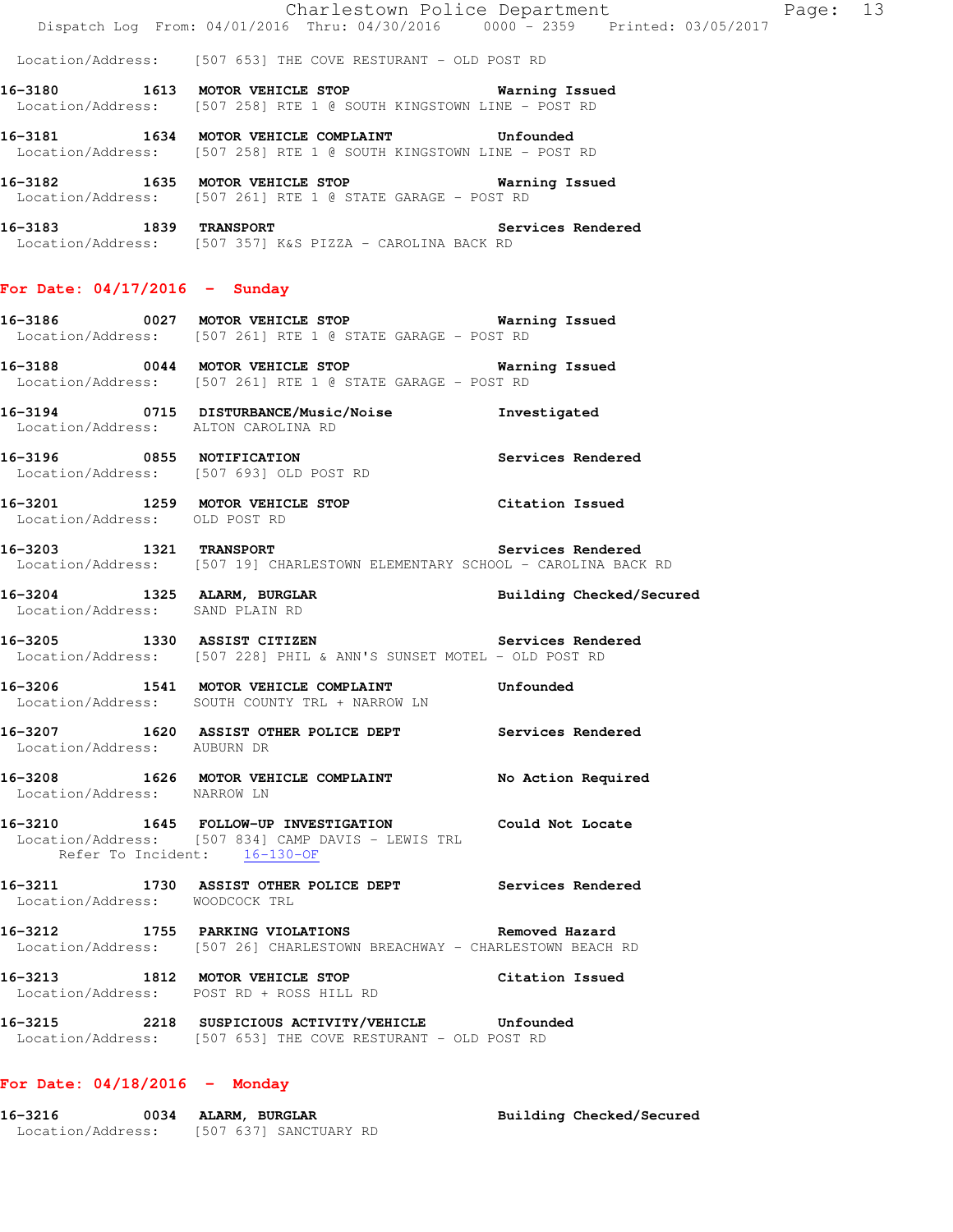| 16-3223 0213 ALARM, BURGLAR<br>Location/Address: PINE TREE RD |                                                                                                                             | <b>Building Checked/Secured</b> |
|---------------------------------------------------------------|-----------------------------------------------------------------------------------------------------------------------------|---------------------------------|
|                                                               | 16-3227 0851 ASSIST OTHER POLICE DEPT Could Not Locate<br>Location/Address: [507 693] SONQUIPAUG RD                         |                                 |
|                                                               | 16-3228 0919 ALARM, BURGLAR No Action Required<br>Location/Address: [507 64] RATHSKELLER RESTAURANT - OLD COACH RD          |                                 |
|                                                               | 16-3229 1032 FOLLOW-UP INVESTIGATION Services Rendered<br>Location/Address: [507 693] OLD POST RD                           |                                 |
|                                                               | 16-3230 1109 OFFICER WANTED<br>Location/Address: [507 642] CHARLESTOWN POLICE DEPARTMENT - OLD POST RD                      | Investigated                    |
| Location/Address: TURTLE TRL                                  | 16-3231 1110 FOUND/LOST PROPERTY                                                                                            | Investigated                    |
|                                                               | 16-3232 1146 OFFICER WANTED<br>Location/Address: TOCKWOTTEN COVE RD                                                         | No Action Required              |
| Refer To Incident: 16-133-OF                                  | 16-3233 1314 REGISTERED SEX OFFENDER Services Rendered                                                                      |                                 |
|                                                               | 16-3234 1331 OFFICER WANTED<br>Location/Address: [507 642] CHARLESTOWN POLICE DEPARTMENT - OLD POST RD                      | Investigated                    |
|                                                               | 16-3235 1355 FIRE, OTHER<br>Location/Address: [507 795] SAND PLAIN RD                                                       | Investigated                    |
| 16-3236 1526 VANDALISM<br>Refer To Incident: 16-131-OF        | Location/Address: GENERAL STANTON LN                                                                                        | Report Taken                    |
| Location/Address: POWAGET AVE                                 | 16-3238 1627 ALARM, BURGLAR                                                                                                 | No Action Required              |
| Location/Address: CHARLES AVE                                 | 16-3239 1643 DOMESTIC/Assault/Diso/Other Investigated                                                                       |                                 |
|                                                               | 16-3240 1737 ASSIST CITIZEN Services Rendered<br>Location/Address: [507 322] WATCHAUG POND STATE BOAT LAUNCH - SANCTUARY RD |                                 |
| Location/Address: SHANNOCK RD                                 | 16-3241 1922 MOTOR VEHICLE STOP                                                                                             | Warning Issued                  |
| 16-3242<br>Location/Address: TURTLE TRL<br>Refer To Incident: | 1938 ESCORT<br>$16 - 132 - OF$                                                                                              | Report Taken                    |
| For Date: $04/19/2016$ - Tuesday                              |                                                                                                                             |                                 |

| 16-3245 | 0133 | MOTOR VEHICLE STOP<br>Location/Address: BUCKEYE BROOK RD + STILL WATER RD                                      | Warning Issued  |
|---------|------|----------------------------------------------------------------------------------------------------------------|-----------------|
| 16–3250 | 0825 | MOTOR VEHICLE STOP<br>Location/Address: POST RD + WEST BEACH RD                                                | Warning Issued  |
| 16-3251 | 0855 | COMPLAINT<br>Location/Address: [507 795] SAND PLAIN RD                                                         | Investigated    |
| 16-3253 |      | $1106$ MVA - Minor<br>Location/Address: [507 72] CUMBERLAND FARMS - OLD POST RD<br>Refer To Accident: 16-41-AC | Report Taken    |
| 16–3254 | 1340 | WARRANT ARREST                                                                                                 | Arrest (s) Made |

Location/Address: TURTLE TRL

Refer To Arrest:  $16-46-AR$ Arrest: DIPIETRO, NATHAN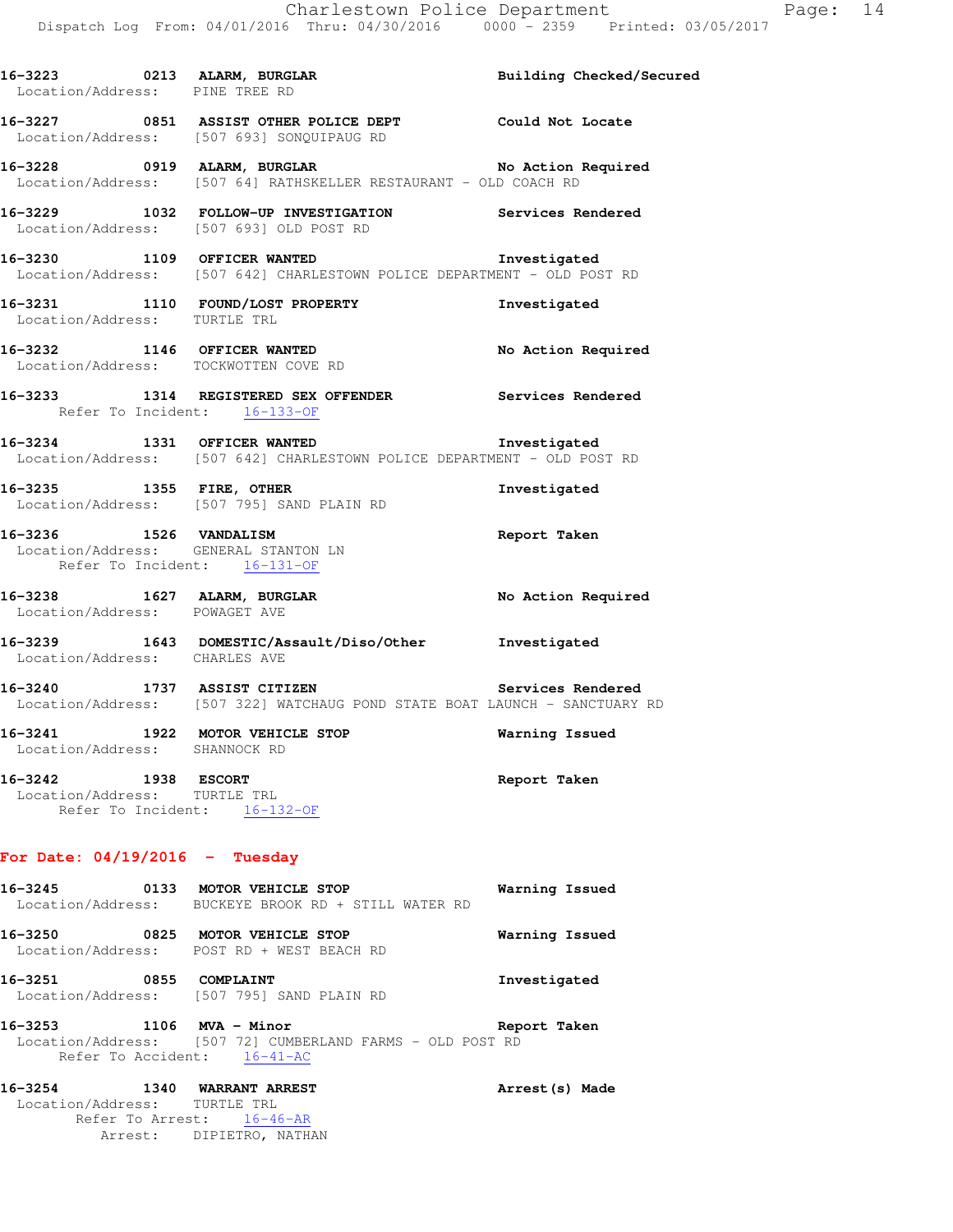|                                    | Dispatch Log From: 04/01/2016 Thru: 04/30/2016 0000 - 2359 Printed: 03/05/2017                                  | Charlestown Police Department | Page: 15 |  |
|------------------------------------|-----------------------------------------------------------------------------------------------------------------|-------------------------------|----------|--|
|                                    | Address: 3 TURTLE TRL CHARLESTOWN, RI<br>Age: 25<br>Charges: LARCENY/U \$500                                    |                               |          |  |
|                                    | 16-3255 1437 ROAD HAZARD/OBSTRUCTION Could Not Locate<br>Location/Address: POST RD + WILDFLOWER RD              |                               |          |  |
| 16-3256 1443 TRANSPORT             | Location/Address: [507 642] CHARLESTOWN POLICE DEPARTMENT - OLD POST RD                                         | Taken/Refered to Other A      |          |  |
|                                    | 16-3257 1524 MOTOR VEHICLE STOP 1nvestigated<br>Location/Address: [507 354] PAT'S POWER EQUIPMENT - OLD POST RD |                               |          |  |
|                                    | 16-3258 1616 TRAFFIC CONTROL<br>Location/Address: POST RD + TAMANACO DR                                         | Services Rendered             |          |  |
| Location/Address: BUCKEYE BROOK RD | 16-3259 1646 ROAD HAZARD/OBSTRUCTION Removed Hazard                                                             |                               |          |  |
|                                    | 16-3260 1803 MOTOR VEHICLE STOP<br>Location/Address: POST RD + PROSSER TRL                                      | <b>Warning Issued</b>         |          |  |
|                                    | 16-3261 1812 MOTOR VEHICLE STOP 6 Warning Issued<br>Vicinity of: [507 269] RTE 1 @ DRIVING RANGE - POST RD      |                               |          |  |
|                                    | 16-3263 1842 MOTOR VEHICLE STOP<br>Location/Address: OLD POST RD + FORT NINIGRET RD                             | Warning Issued                |          |  |
|                                    | 16-3264 1847 MOTOR VEHICLE STOP<br>Location/Address: POST RD + TAMANACO DR                                      | Warning Issued                |          |  |
| Location/Address: OLD COACH RD     | 16-3267 1948 FOUND/LOST PROPERTY                                                                                | Investigated                  |          |  |
| Location/Address: CAROLINA BACK RD | 16-3268 2003 ASSIST CITIZEN                                                                                     | Services Rendered             |          |  |
|                                    | 16-3269 2121 ROAD HAZARD/OBSTRUCTION Removed Hazard<br>Location/Address: SOUTH COUNTY TRL + CATALPA CT          |                               |          |  |
| Location/Address: SEA BREEZE AVE   | 16-3270 2226 POLICE INFORMATION No Action Required                                                              |                               |          |  |

# **For Date: 04/20/2016 - Wednesday**

|                             | 16-3285 0417 MOTOR VEHICLE STOP<br>Location/Address: SOUTH COUNTY TRL + MAPLE LAKE FARM RD                             | Warning Issued     |
|-----------------------------|------------------------------------------------------------------------------------------------------------------------|--------------------|
|                             | 16-3286 0427 MOTOR VEHICLE STOP<br>Location/Address: SOUTH COUNTY TRL + NEW BISCUIT CITY RD                            | Citation Issued    |
|                             | 16-3287 0448 MOTOR VEHICLE STOP<br>Location/Address: POST RD + WILDFLOWER RD                                           | Warning Issued     |
| Location/Address: BUTTER LN | 16-3288 0742 ANIMAL COMPLAINT                                                                                          | No Action Required |
|                             | 16-3289 0744 POLICE INFORMATION<br>Location/Address: ALTON CAROLINA RD                                                 | Investigated       |
| Location/Address: NARROW LN | 16-3291 1019 EMBEZZELMENT/FRAUD/FORGERY<br>Refer To Incident: 16-135-OF                                                | Investigated       |
|                             | 16-3292 1037 MOTOR VEHICLE COMPLAINT Could Not Locate<br>Location/Address: [507 260] RTE 1 @ GENERAL STANTON - POST RD |                    |
|                             | 16-3294 1215 MOTOR VEHICLE STOP<br>Location/Address: POST RD + NARROW LN                                               | Warning Issued     |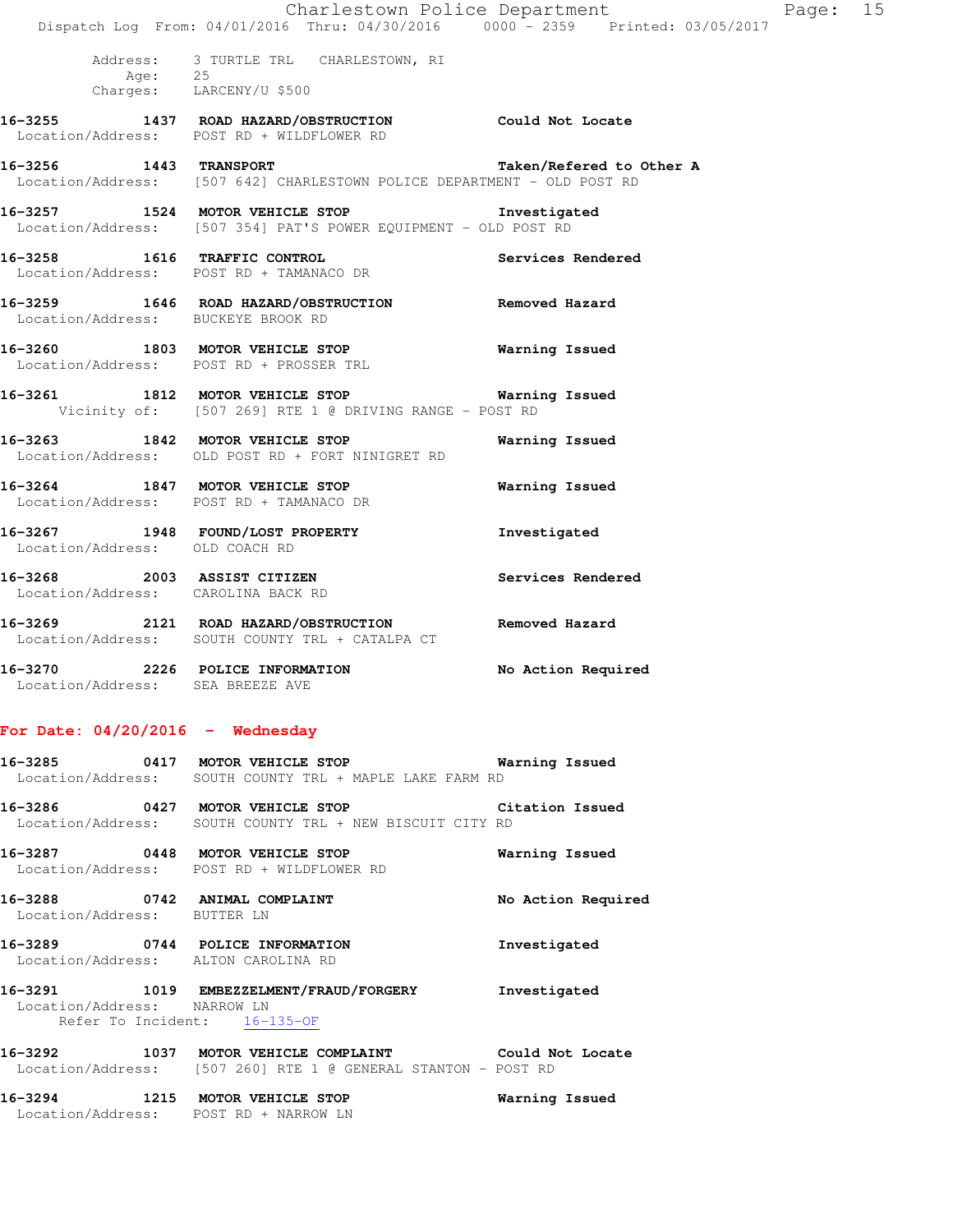|                                                                | 16-3295 1228 MOTOR VEHICLE STOP <b>Natring Issued</b><br>Location/Address: POST RD + WILDFLOWER RD                                                                |                                 |
|----------------------------------------------------------------|-------------------------------------------------------------------------------------------------------------------------------------------------------------------|---------------------------------|
| Location/Address: GENWOOD DR                                   | 16-3296 1307 ALARM, BURGLAR No Action Required                                                                                                                    |                                 |
|                                                                | 16-3298 1612 MOTOR VEHICLE STOP <b>Warning Issued</b><br>Vicinity of: POST RD + LAKESIDE DR                                                                       |                                 |
|                                                                | 16-3299 1619 MOTOR VEHICLE STOP Warning Issued<br>Location/Address: [507 276] RTE 2 @ RICHMOND LINE - SOUTH COUNTY TRL                                            |                                 |
|                                                                | 16-3300 1620 FOLLOW-UP INVESTIGATION Services Rendered<br>Location/Address: [507 642] CHARLESTOWN POLICE DEPARTMENT - OLD POST RD                                 |                                 |
|                                                                | 16-3301 1654 TRAFFIC CONTROL No Action Required<br>Location/Address: [507 100] RTE 1 @ FIORES - POST RD                                                           |                                 |
| 16-3302 1720 ANIMAL COMPLAINT                                  | Vicinity of: [507 389] SHANNOCK RD                                                                                                                                | Services Rendered               |
|                                                                | 16-3304 1858 WELL BEING CHECK<br>Location/Address: JACOB PERRY DR                                                                                                 | Investigated                    |
|                                                                | 16-3305 2144 MOTOR VEHICLE STOP 6 Warning Issued<br>Location/Address: [507 266] RTE 1 @ WILLOWS - POST RD                                                         |                                 |
| For Date: $04/21/2016$ - Thursday                              |                                                                                                                                                                   |                                 |
|                                                                | -<br>16-3317 1814 ALARM, BURGLAR 1988 1989 Building Checked/Secured<br>Location/Address: [507 64] RATHSKELLER RESTAURANT - OLD COACH RD                           |                                 |
| Location/Address: SONQUIPAUG RD                                | 16-3319 0859 ALARM, BURGLAR                                                                                                                                       | <b>Building Checked/Secured</b> |
|                                                                | 16-3320 1001 MOTOR VEHICLE STOP <b>Warning Issued</b><br>Location/Address: POST RD + CASTLE ROCK DR                                                               |                                 |
|                                                                | 16-3321 1112 MOTOR VEHICLE STOP 6 Warning Issued<br>Location/Address: [507 200] RTE 1 @ PACKAGE STORE - POST RD                                                   |                                 |
|                                                                | 16-3326 1421 MOTOR VEHICLE COMPLAINT Could Not Locate<br>Location/Address: BISCUIT CITY RD                                                                        |                                 |
| 16-3328 1542 ALARM, BURGLAR<br>Location/Address: CHEROKEE BND  |                                                                                                                                                                   | <b>False Alarm</b>              |
|                                                                | 16-3329 1629 TRAFFIC CONTROL<br>Location/Address: POST RD + EAST BEACH RD                                                                                         | Services Rendered               |
| Location/Address: ALTON CAROLINA RD                            | 16-3330 1652 MOTOR VEHICLE COMPLAINT                                                                                                                              | Could Not Locate                |
| 16-3331 1802 OFFICER WANTED<br>Location/Address: PROSSER TRL   |                                                                                                                                                                   | Investigated                    |
|                                                                | 16-3332 1920 MOTOR VEHICLE STOP<br>Location/Address: [507 278] RTE 2 @ RIPPY'S MARKET - SOUTH COUNTY TRL<br>Refer To Arrest: 16-47-AR<br>Arrest: SAUNDERS, KYLE R | Arrest(s) Made                  |
|                                                                | Address: 61 LAURI DR Apt. #9 CHARLESTOWN, RI<br>Age: 21<br>Charges: DRIVING INVALID LICENSE CERTAIN VIOL-SUB OFF                                                  |                                 |
| 16-3333 1949 MVA - Minor<br>Refer To Accident: 16-42-AC        | Location/Address: [507 372] SOUTH SHORE MENTAL HEALTH - OLD POST RD                                                                                               | Report Taken                    |
| 16-3334 2106 ALARM, BURGLAR<br>Location/Address: RAM ISLAND RD |                                                                                                                                                                   | Investigated                    |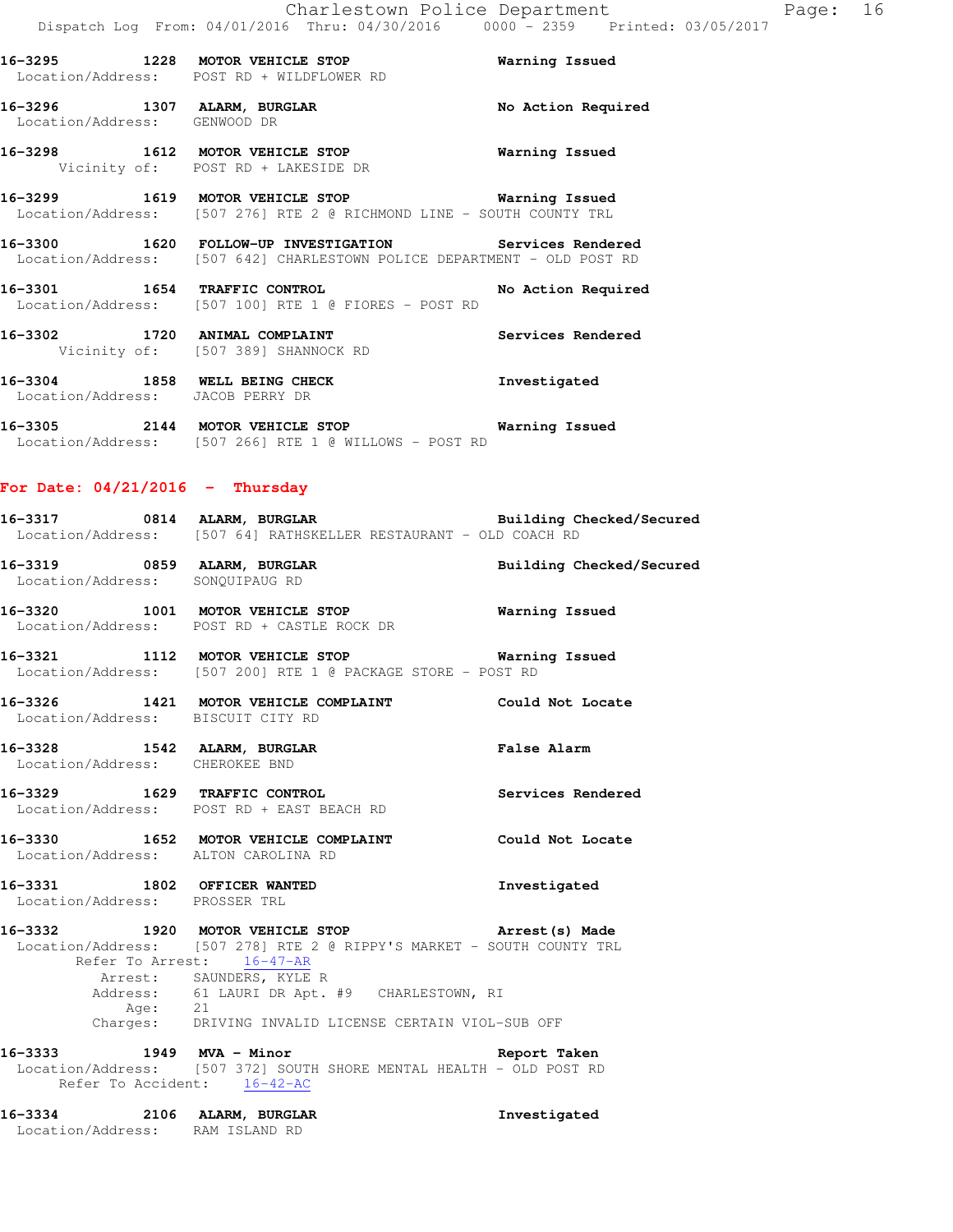**16-3336 2357 SUSPICIOUS ACTIVITY/VEHICLE Investigated**  Location/Address: SHANNOCK RD **For Date: 04/22/2016 - Friday 16-3345 0708 MOTOR VEHICLE STOP Warning Issued**  Location/Address: [507 284] RTE 91 @ RICHMOND LINE - ALTON CAROLINA RD **16-3347 0843 DISABLED MV No Action Required**  Location/Address: [507 260] RTE 1 @ GENERAL STANTON - POST RD **16-3348 0908 TRANSPORT Services Rendered**  Location/Address: [507 642] CHARLESTOWN POLICE DEPARTMENT - OLD POST RD **16-3349 0942 ALARM, FIRE False Alarm**  Location/Address: [507 83] MEADOW BROOK INN - CAROLINA BACK RD **16-3350 1110 OFFICER WANTED Investigated**  Location/Address: CHEROKEE BND **16-3351 1239 MOTOR VEHICLE STOP Warning Issued**  Location/Address: OLD POST RD + KING TOM DR **16-3353 1325 OFFICER WANTED Investigated**  Location/Address: KLONDIKE RD **16-3355 1413 REGISTERED SEX OFFENDER Services Rendered**  Refer To Incident: 16-136-OF **16-3357 1545 MOTOR VEHICLE COMPLAINT Investigated**  Location/Address: [507 260] RTE 1 @ GENERAL STANTON - POST RD **16-3358 1650 MOTOR VEHICLE COMPLAINT Services Rendered**  Location/Address: NARROW LN **16-3359 1719 ESCORT Services Rendered**  Location/Address: BLACK POND RD **16-3360 1723 MVA - Minor Investigated**  Location/Address: S COUNTY TRL + POST RD **16-3362 1923 MOTOR VEHICLE COMPLAINT Unfounded**  Location/Address: POST RD + KING'S FACTORY RD **16-3363 1935 ANNOYING PHONE CALLS Investigated**  Location/Address: [507 642] CHARLESTOWN POLICE DEPARTMENT - OLD POST RD Refer To Incident: 16-137-OF **16-3364 2121 TRAFFIC CONTROL Services Rendered** 

**16-3335 2221 DISABLED MV No Action Required** 

Location/Address: AREA OF HORSE FARM - SHANNOCK RD

**16-3365 2209 FIRE, OTHER No Action Required**  Location/Address: ALTON CAROLINA RD

## **For Date: 04/23/2016 - Saturday**

Location/Address: POST RD + KING'S FACTORY RD

| 16-3377<br>Location/Address: | 1057 | FOLLOW-UP INVESTIGATION<br>KING'S FACTORY RD               | Investigated   |
|------------------------------|------|------------------------------------------------------------|----------------|
| 16-3378                      | 1221 | ANIMAL COMPLAINT<br>Location/Address: [507 600] WHIPPLE DR | Investigated   |
| 16-3380<br>Location/Address: | 1614 | MOTOR VEHICLE STOP<br>SOUTH COUNTY TRL + BOTKA DR          | Warning Issued |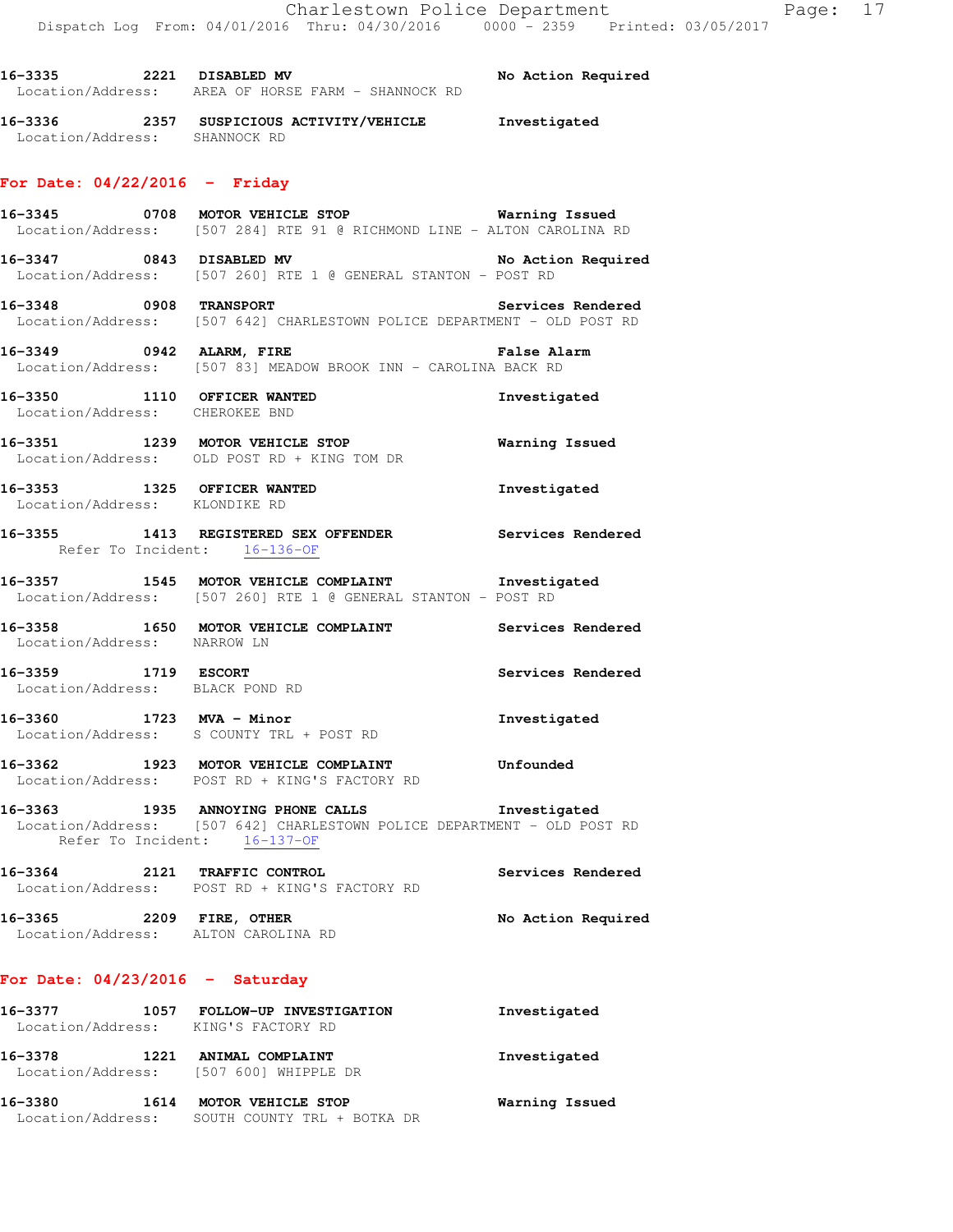| Location/Address: TOCKWOTTEN COVE RD                                                          | 16-3381 1946 MOTOR VEHICLE COMPLAINT Unfounded                                                                                                                                                                          |                          |
|-----------------------------------------------------------------------------------------------|-------------------------------------------------------------------------------------------------------------------------------------------------------------------------------------------------------------------------|--------------------------|
| 16-3382 2013 OFFICER WANTED<br>Location/Address: BLUEBERRY LN<br>Refer To Incident: 16-138-OF |                                                                                                                                                                                                                         | Report Taken             |
| 16-3383 2043 ALARM, BURGLAR<br>Location/Address: RAM ISLAND RD                                |                                                                                                                                                                                                                         | Building Checked/Secured |
| For Date: $04/24/2016$ - Sunday                                                               |                                                                                                                                                                                                                         |                          |
| Location/Address: PROSSER TRL                                                                 | 16-3384 0149 FOLLOW-UP INVESTIGATION Arrest (s) Made<br>Refer To Arrest: 16-48-AR<br>Arrest: CARDOZA, RYAN D<br>Address: 34 PROSSER TRL Apt. #214 CHARLESTOWN, RI<br>Age: 26<br>Charges: WARRANT OF ARREST ON AFFIDAVIT |                          |
| Location/Address: NARROW LN                                                                   | 16-3389 0841 FOLLOW-UP INVESTIGATION Investigated                                                                                                                                                                       |                          |
|                                                                                               | 16-3390 0846 MOTOR VEHICLE STOP No Action Required<br>Location/Address: [507 303] RTE 1 @ SOUTH SHORE MENTAL HEALTH - POST RD                                                                                           |                          |
| 16-3392 1118 ESCORT<br>Location/Address: NARROW LN                                            |                                                                                                                                                                                                                         | Services Rendered        |
| 16-3393 1144 ESCORT<br>Location/Address: PECKHAM HOLLOW RD<br>Refer To Incident: 16-139-OF    |                                                                                                                                                                                                                         | Report Taken             |
| 16-3394 1403 FIRE, BRUSH<br>Location/Address: SAND PLAIN RD                                   |                                                                                                                                                                                                                         | Extinquished             |
|                                                                                               | 16-3395 1601 WELL BEING CHECK Unfounded<br>Location/Address: MATUNUCK SCHOOLHOUSE RD + NARROW LN                                                                                                                        |                          |
|                                                                                               | 16-3397 1700 MOTOR VEHICLE STOP Citation Issued<br>Location/Address: POST RD + FALCONE LN                                                                                                                               |                          |
|                                                                                               | 16-3398 1724 MOTOR VEHICLE STOP 6 Warning Issued<br>Location/Address: POST RD + SOUTH COUNTY TRL                                                                                                                        |                          |
|                                                                                               | 16-3399 1928 FOLLOW-UP INVESTIGATION Services Rendered<br>Location/Address: [507 642] CHARLESTOWN POLICE DEPARTMENT - OLD POST RD                                                                                       |                          |
| 16-3401 2132 DISABLED MV                                                                      | Location/Address: [507 215] SAINT ANDREW LUTHERAN CHURCH - EAST BEACH RD                                                                                                                                                | Investigated             |
| For Date: $04/25/2016$ - Monday                                                               |                                                                                                                                                                                                                         |                          |
|                                                                                               | 16-3410 0511 MOTOR VEHICLE STOP<br>Location/Address: POST RD + TAMANACO DR                                                                                                                                              | No Action Required       |
| Location/Address: ROSE CT                                                                     | 16-3412 0734 MOTOR VEHICLE COMPLAINT                                                                                                                                                                                    | Investigated             |
|                                                                                               | 16-3416 0945 MOTOR VEHICLE STOP<br>Location/Address: POST RD + FALCONE LN                                                                                                                                               | Warning Issued           |
|                                                                                               | 16-3417 1044 ROAD HAZARD/OBSTRUCTION<br>Location/Address: [507 100] RTE 1 @ FIORES - POST RD                                                                                                                            | Removed Hazard           |
| 16-3418 1101 DISABLED MV                                                                      | Location/Address: POST RD + EAST BEACH RD                                                                                                                                                                               | Services Rendered        |
| 16-3421                                                                                       | 1319 ALARM, BURGLAR                                                                                                                                                                                                     | Building Checked/Secured |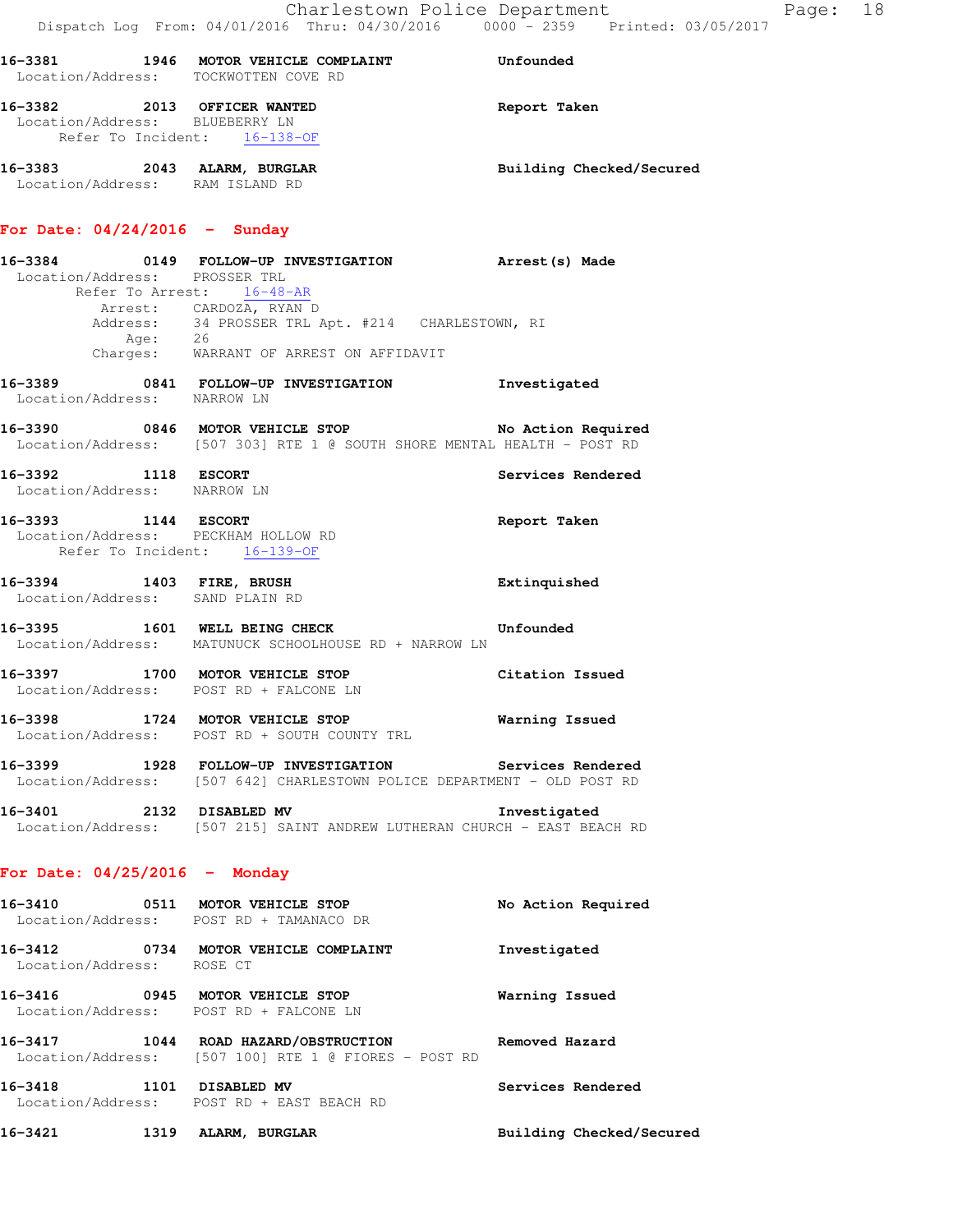Location/Address: [507 461] KICKAPOO RUN

**16-3422 1409 MOTOR VEHICLE COMPLAINT Could Not Locate**  Vicinity of: [507 258] RTE 1 @ SOUTH KINGSTOWN LINE - POST RD

**16-3423 1518 ANIMAL COMPLAINT Investigated**  Location/Address: [507 43] CORNER DELI, THE - CHARLESTOWN BEACH RD

**16-3424 1525 TRAFFIC CONTROL Services Rendered**  Location/Address: POST RD + PROSSER TRL

**16-3426 1634 MOTOR VEHICLE STOP No Action Required**  Vicinity of: [507 850] CROSS MILLS FIRE STATION - OLD POST RD

**16-3427 1649 MOTOR VEHICLE STOP Warning Issued**  Vicinity of: POST RD + SOUTH COUNTY TRL

**16-3428 1713 LARCENY Investigated**  Location/Address: GENERAL STANTON LN

**16-3429 1850 TRAFFIC CONTROL Services Rendered**  Location/Address: POST RD + KING'S FACTORY RD

### **For Date: 04/26/2016 - Tuesday**

| 16–3442           | 0603 | ALARM, BURGLAR           | Investigated     |
|-------------------|------|--------------------------|------------------|
| Location/Address: |      | EAST BEACH RD            |                  |
| 16-3447           | 0935 | ASSIST OTHER POLICE DEPT | Could Not Locate |

Location/Address: [507 33] BROOKSIDE APARTMENTS - SOUTH COUNTY TRL

**16-3449 1331 DUMPING VIOLATIONS Investigated**  Location/Address: SAND PLAIN RD

**16-3450 1421 SUSPICIOUS ACTIVITY/VEHICLE Investigated**  Location/Address: BURDICKVILLE RD

**16-3451 1507 MOTOR VEHICLE COMPLAINT Could Not Locate**  Location/Address: [507 266] RTE 1 @ WILLOWS - POST RD

**16-3452 1554 FOLLOW-UP INVESTIGATION Investigated**  Location/Address: OLD POST RD

**16-3453 1644 TRAFFIC CONTROL No Action Required**  Location/Address: SOUTH COUNTY TRL + OLD MILL RD

**16-3454 1814 TRAFFIC CONTROL Services Rendered**  Location/Address: OLD POST RD + PARK LN

16-3456 1930 MOTOR VEHICLE STOP **No Action Required** Location/Address: SOUTH COUNTY TRL + NARROW LN

**16-3461 2314 DISABLED MV Services Rendered**  Location/Address: [507 270] RTE 1 @ BURLINGAME - POST RD + BURLINGAME STATE PARK RD

## **For Date: 04/27/2016 - Wednesday**

| 16-3466<br>Location/Address: | 0508 | ROAD HAZARD/OBSTRUCTION<br>+ SCHOOLHOUSE POND RD<br>POST RD | Investigated      |
|------------------------------|------|-------------------------------------------------------------|-------------------|
| 16-3467<br>Location/Address: | 0537 | TRAFFIC CONTROL<br>POST RD + EAST BEACH RD                  | Services Rendered |
| 16-3470<br>Location/Address: | 0912 | POLICE INFORMATION<br>TAMANACO DR                           | Investigated      |
| 16-3472<br>Location/Address: | 0940 | <b>VANDALISM</b><br>WALSH RD                                | Investigated      |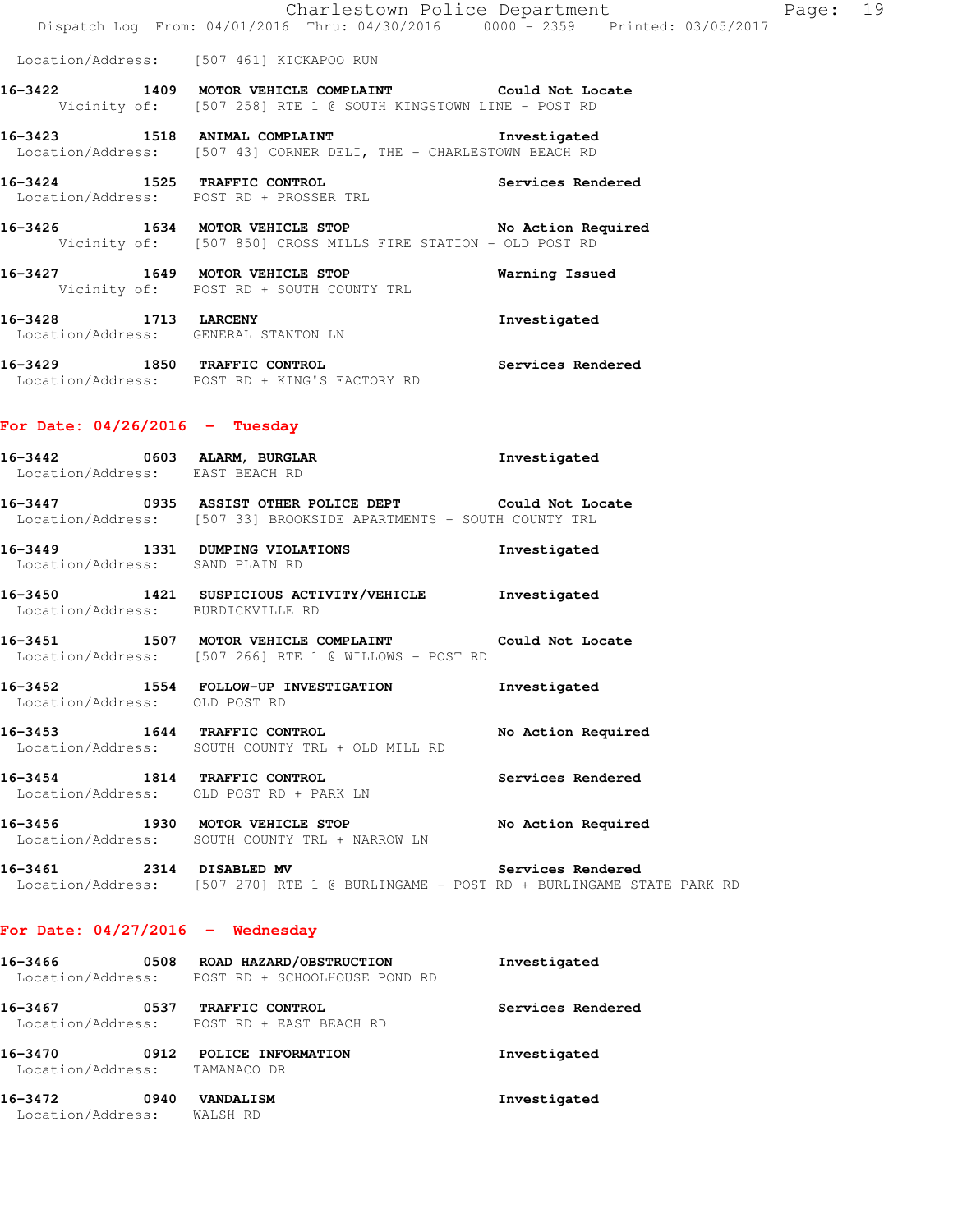**16-3473 1000 MOTOR VEHICLE COMPLAINT Could Not Locate**  Location/Address: TOCKWOTTEN COVE RD **16-3474 1047 MOTOR VEHICLE STOP Warning Issued**  Location/Address: [507 262] RTE 1 @ LIQUOR STORE - POST RD **16-3476 1338 MOTOR VEHICLE STOP Warning Issued**  Location/Address: POST RD + GENERAL STANTON LN **16-3479 1450 ALARM, BURGLAR No Action Required**  Location/Address: [507 572] DRIFTWOOD DR **16-3481 1550 ALARM, BURGLAR Building Checked/Secured**  Location/Address: CHEROKEE BND **16-3482 1632 TRAFFIC CONTROL Services Rendered**  Location/Address: POST RD + KING'S FACTORY RD **16-3483 1645 SUSPICIOUS ACTIVITY/VEHICLE Investigated** 

 Location/Address: [507 577] TIM HORTON'S - POST RD **16-3485 1705 MOTOR VEHICLE STOP Citation Issued**  Location/Address: [507 279] RTE 2 @ CHARLESTOWN TOWN HALL - SOUTH COUNTY TRL

Refer To Incident: 16-140-OF

**16-3486 1746 MOTOR VEHICLE COMPLAINT Unfounded**  Location/Address: BISCUIT CITY RD **16-3487 1838 POLICE INFORMATION No Action Required** 

 Location/Address: SAGAMORE DR **16-3488 1848 MOTOR VEHICLE STOP Citation Issued**  Location/Address: [507 266] RTE 1 @ WILLOWS - POST RD

**16-3489 2118 SUSPICIOUS ACTIVITY/VEHICLE No Action Required**  Location/Address: [507 876] RICAN - ALTON CAROLINA RD

**16-3490 2257 MOTOR VEHICLE STOP Warning Issued**  Location/Address: [507 300] RTE 1 @ KRYSTAL PENGUIN - POST RD

**16-3491 2258 MOTOR VEHICLE STOP Warning Issued**  Location/Address: [507 300] RTE 1 @ KRYSTAL PENGUIN - POST RD

## **For Date: 04/28/2016 - Thursday**

**16-3492 0024 SUSPICIOUS ACTIVITY/VEHICLE Investigated**  Location/Address: [507 604] BESTWAY GAS STATION - POST RD **16-3495 0711 WARRANT ARREST Arrest(s) Made**  Location/Address: [507 642] CHARLESTOWN POLICE DEPARTMENT - OLD POST RD Refer To Arrest: 16-50-AR Arrest: BENSON, DAVID A Address: 9 JUNIPER RD WAKEFIELD, RI<br>Age: 43 Age: 43 Charges: B&E BUS.PLACE,PUBLIC BLDG, OR SHIP W/FEL. INTENT **16-3497 0827 MVA - W/Injury/Fluid/Hazard Report Taken** 

 Location/Address: SOUTH COUNTY TRL + SHANNOCK RD Refer To Accident: 16-43-AC

## **16-3498 0859 MOTOR VEHICLE STOP Warning Issued**  Location/Address: NARROW LN

**16-3499 0955 TRANSPORT Services Rendered**  Location/Address: [507 642] CHARLESTOWN POLICE DEPARTMENT - OLD POST RD

**16-3500 1009 LARCENY Investigated**  Location/Address: MATUNUCK SCHOOLHOUSE RD Refer To Incident: 16-144-OF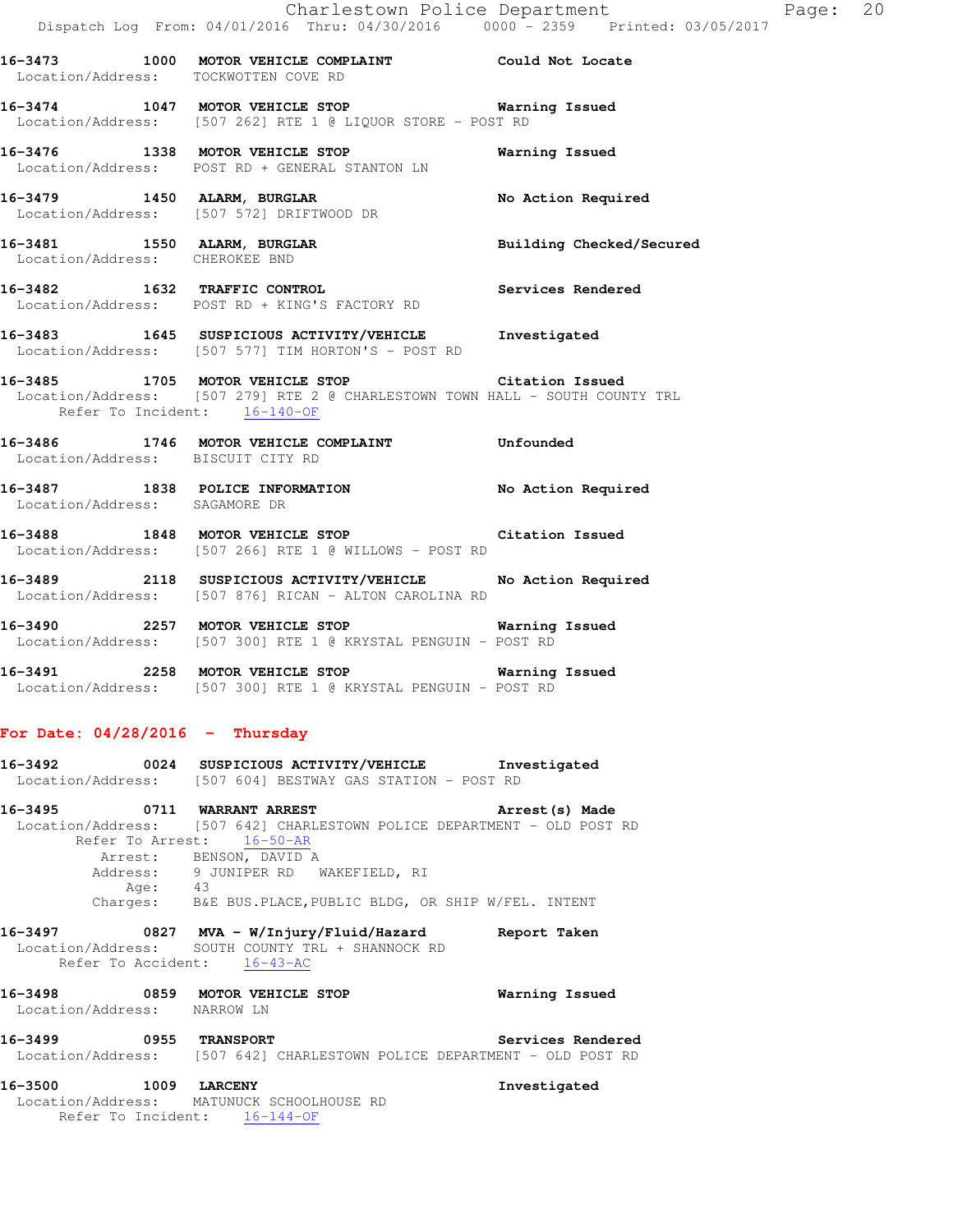|                                                                |                                                                                                                                                                                                      | Charlestown Police Department Fage: 21 |  |
|----------------------------------------------------------------|------------------------------------------------------------------------------------------------------------------------------------------------------------------------------------------------------|----------------------------------------|--|
|                                                                | Dispatch Log From: 04/01/2016 Thru: 04/30/2016 0000 - 2359 Printed: 03/05/2017<br>16-3504 1331 FOLLOW-UP INVESTIGATION Investigated<br>Location/Address: [507 222] SEAVIEW MOTOR COURT - OLD POST RD |                                        |  |
| Location/Address: SEA VIEW DR                                  | 16-3506 1533 SERVE SUMMONS                                                                                                                                                                           | Services Rendered                      |  |
|                                                                | 16-3508 1628 TRAFFIC CONTROL 1000 Services Rendered<br>Location/Address: POST RD + KING'S FACTORY RD                                                                                                 |                                        |  |
|                                                                | 16-3510 1635 TRAFFIC CONTROL<br>Location/Address: SOUTH COUNTY TRL + LAURI DR                                                                                                                        | No Action Required                     |  |
|                                                                | Location/Address: E BEACH RD + POST RD                                                                                                                                                               |                                        |  |
|                                                                | 16-3512 1701 WELL BEING CHECK Unfounded<br>Location/Address: [507 1] CHARLESTOWN TOWN HALL - SOUTH COUNTY TRL                                                                                        |                                        |  |
|                                                                | 16-3513 1852 ALARM, BURGLAR 1999 1999 Palse Alarm<br>Location/Address: [507 253] GREENSCAPES - OLD POST RD                                                                                           |                                        |  |
| Location/Address: EDGEWARE ST                                  | 16-3514 1907 SERVE SUMMONS Services Rendered                                                                                                                                                         |                                        |  |
|                                                                | 16-3515 1913 ALARM, BURGLAR BURGER Building Checked/Secured<br>Location/Address: [507 254] GALAPAGOS COLLECTION - OLD POST RD                                                                        |                                        |  |
| Location/Address: BISCUIT CITY RD                              | 16-3516 2044 PSYCHOLOGICAL EMERGENCY No Action Required                                                                                                                                              |                                        |  |
|                                                                | 16-3517 2101 ALARM, BURGLAR BURGER Building Checked/Secured<br>Location/Address: [507 611] FROSTY DREW NATURE CENTER - PARK LN                                                                       |                                        |  |
|                                                                | 16-3518 2128 WELL BEING CHECK Services Rendered<br>Location/Address: [507 261] RTE 1 @ STATE GARAGE - POST RD                                                                                        |                                        |  |
|                                                                | Location/Address: [507 276] RTE 2 @ RICHMOND LINE - SOUTH COUNTY TRL                                                                                                                                 |                                        |  |
| Location: ROSS HILL RD                                         | 16-3522 2348 ASSIST OTHER AGENCY                                                                                                                                                                     | Investigated                           |  |
| For Date: $04/29/2016$ - Friday                                |                                                                                                                                                                                                      |                                        |  |
| Refer To Accident: 16-44-AC                                    | 16-3526 		 0332 MVA - W/Injury/Fluid/Hazard Report Taken<br>Location/Address: OLD SHANNOCK RD + SAND PLAIN RD                                                                                        |                                        |  |
| Location/Address: RAILROAD AVE<br>Refer To Incident: 16-141-OF | 16-3527 0638 SUSPICIOUS ACTIVITY/VEHICLE Report Taken                                                                                                                                                |                                        |  |
|                                                                | 16-3528 0641 POLICE INFORMATION<br>Location/Address: [507 642] CHARLESTOWN POLICE DEPARTMENT - OLD POST RD                                                                                           | Investigated                           |  |
| Location/Address: TOCKWOTTEN COVE RD                           | 16-3536 1611 FIRE, STRUCTURE                                                                                                                                                                         | Services Rendered                      |  |
| 16-3541                                                        | 2017 MOTOR VEHICLE STOP<br>Location/Address: SOUTH COUNTY TRL + SAND PLAIN RD                                                                                                                        | Warning Issued                         |  |

# **For Date: 04/30/2016 - Saturday**

Location/Address: MOULTON PL

**16-3547 0217 SUSPICIOUS ACTIVITY/VEHICLE Services Rendered**  Location/Address: [507 841] BREACHWAY GRILL - CHARLESTOWN BEACH RD

**16-3542 2034 ALARM, BURGLAR Building Checked/Secured**